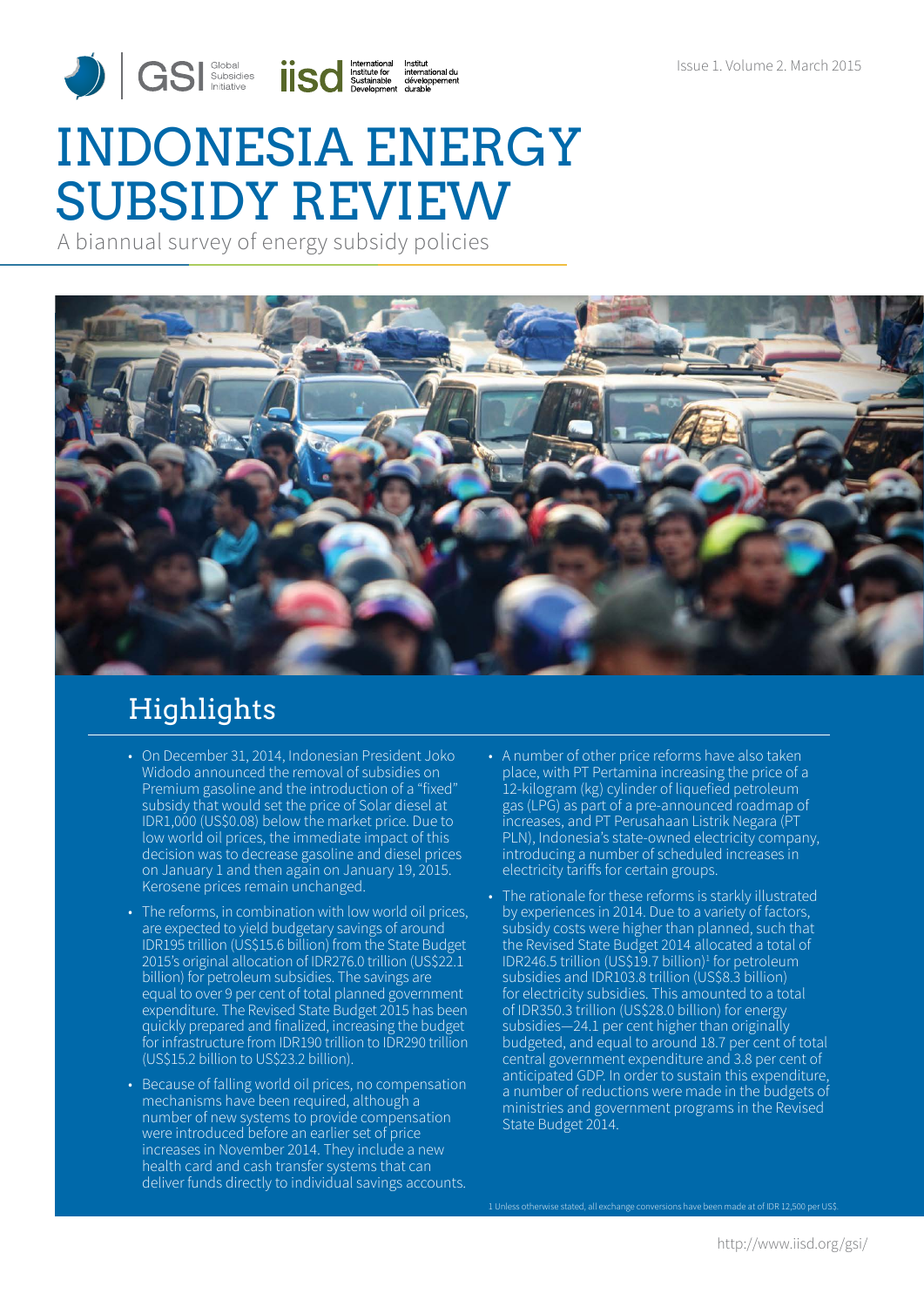## **Contents**

| 3  | <b>Introduction</b>                                      | Indonesia Energy Subsidy Review<br>is published by<br>The International Institute for<br>Sustainable Development<br>International Environment House 2, |
|----|----------------------------------------------------------|--------------------------------------------------------------------------------------------------------------------------------------------------------|
| 4  | Part One: Recent trends in fossil-fuel pricing<br>policy | Chemin de Balexert, 5th Floor<br>1219, Chatelaine, Geneva, Switzerland                                                                                 |
|    |                                                          | Tel +41 22 917-8748<br>Fax +41 22 917-8054<br>Email cbeaton@iisd.org                                                                                   |
| 17 | <b>Part Two: Guest Analysis</b>                          | Executive Director - International Institute for<br>Sustainable Development - Europe<br>Mark Halle                                                     |
| 21 | <b>The Last Word</b>                                     | Programme Leader<br>- Subsidies and Sustainable Energy<br>Peter Wooders                                                                                |
| 23 | <b>References</b>                                        | Editor<br>Christopher Beaton                                                                                                                           |
|    |                                                          | Authors                                                                                                                                                |

Design: The House London Ltd. Web: www.thehouselondon.com

Acknowledgments<br>Special thanks to Rimawan Pradiptyo for his Special thanks to Rimawan Pradiptyo for his valuable input. Any errors are the responsibility of the authors.

Lucky Lontoh, Christopher Beaton and Kieran Clarke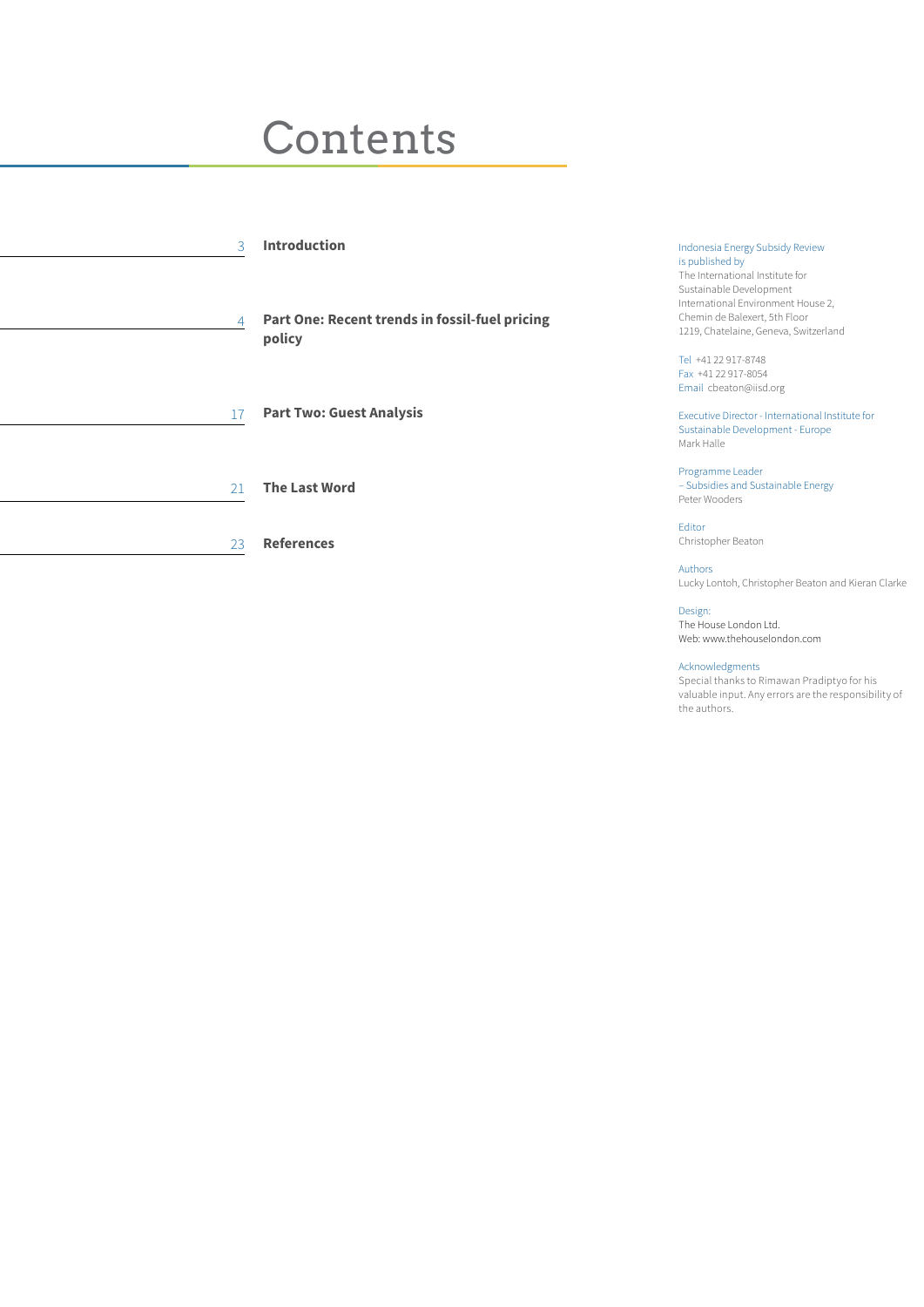### **Introduction**

For a long time, energy subsidies have represented a significant fiscal burden for the Government of Indonesia. On average, payments related to consumer subsidies alone have amounted to around 3.1 per cent of annual GDP since fiscal year (FY) 2010—a cost that has led to intermittent macroeconomic instability and tends to crowd out core development expenditure. Despite being widely perceived as a form of social assistance, many of Indonesia's energy subsidies are regressive, benefiting higher income groups disproportionately, due to a lack of targeting to the poorest. At the same time, the pricing system has encouraged wasteful energy consumption, providing little incentive to improve energy efficiency or to reduce domestic greenhouse gas emissions, and contributes to the deterioration of Indonesia's trade balance. For these reasons, Indonesia's fuel pricing policy merits attention.

This second edition of the *Indonesia Energy Subsidy Review* outlines the latest economic and policy developments that have affected Indonesia's subsidized energy markets. Part One features a roundup of information on fuel subsidy expenditure and policy, including State Budget Revision 2014, the impacts that the Indonesian electoral cycle has had upon policy and the dramatic policy changes that have taken place in November 2014 and January 2015. Part Two features analysis by guest author Rahimah Abdulrahim, Executive Director of the Habibie Center, on the politics of subsidy policy; and an interview with Lembaga Survei Indonesia (LSI) on their recent work about public opinion toward reform. This edition concludes with a commentary by Professor Mohamad Ikhsan, Special Advisor to the Vice President at the Office of the Vice President of Indonesia, and Professor of Economics at the University of Indonesia.



**Figure 1: Total Energy Subsidy Expenditure in IDR Billion and as a Share of GDP**

Note: 2013 data differs from Issue 1 Volume 1 as audited data has since been released. The share of GDP for 2014 and 2015 has been calculated based on the total GDP anticipated by the Revised State Budgets for 2014 and 2015. on the total GDP anticipated by the Revised State Budgets for 2014 and 2015.<br>Source: Ministry of Finance (2014a; 2015); Bank of Indonesia (n.d.b).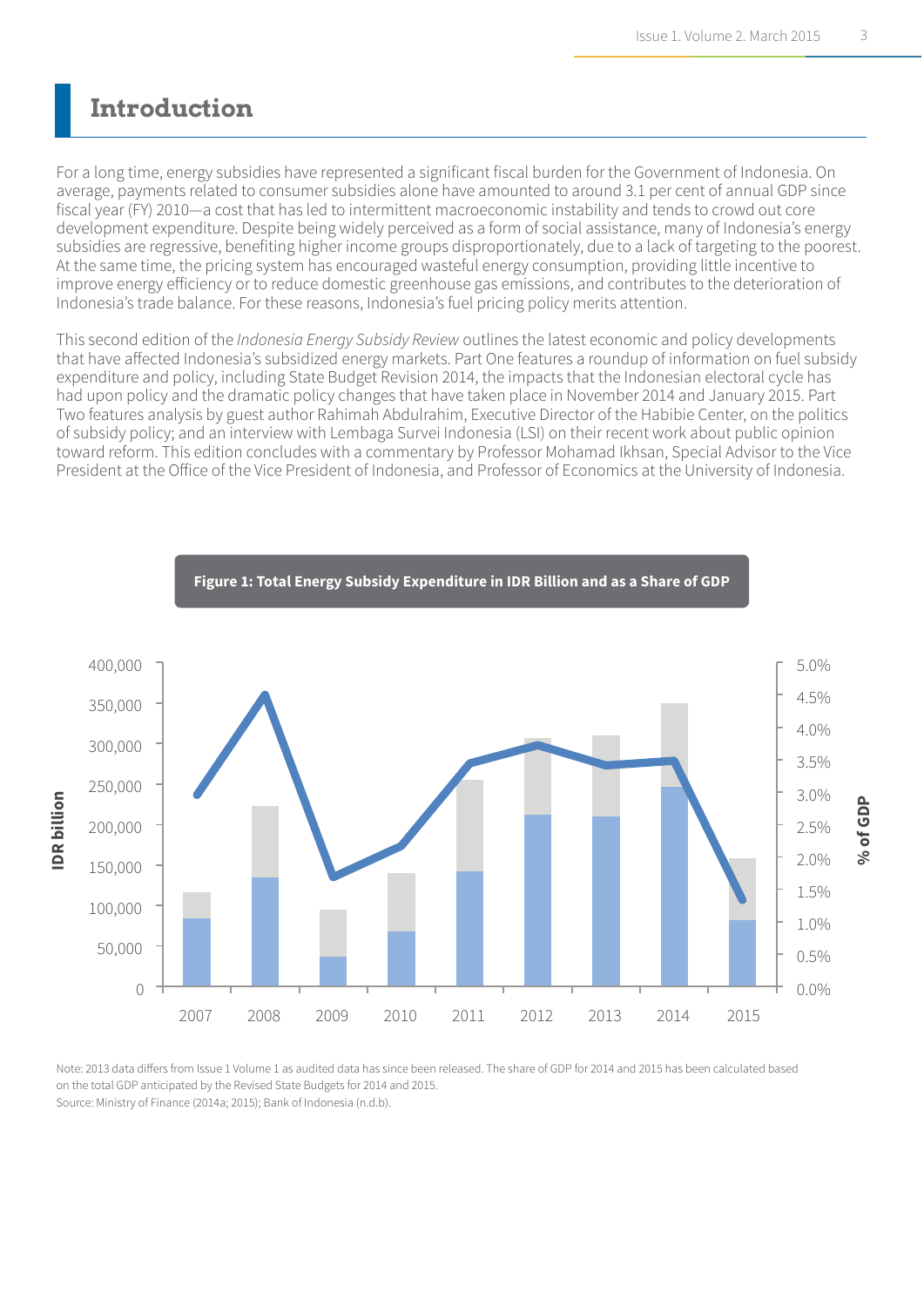### Part One: Recent trends in fossil-fuel pricing policy



#### **(a) Overview of current fuel subsidy expenditure, 2013**

Up until the end of 2014, energy subsidies (both for liquid fuels and electricity) continued to make up the largest single item of state expenditure in Indonesia. Following a revision to State Budget 2014, the total expenditure allocated to fuel subsidies for gasoline, diesel, kerosene and LPG was IDR246.5 trillion (US\$19.7 billion), just over 13 per cent of total planned expenditure. The revised 2014 budget also allocated IDR103.8 trillion (US\$8.3 billion) for electricity subsidies and IDR4.2 trillion (US\$0.3 billion) to subsidize the consumption of LGV (liquid gas for vehicles), amounting to a further additional 5.5 per cent of total planned expenditure. This saw energy subsidies make up 18.7 per cent of all planned government expenditure in 2014.

State Budget 2015 allocated IDR276.0 trillion (US\$22.1 billion) for petroleum subsidies and IDR68.7 trillion (US\$5.5 billion) for electricity subsidies, amounting to a total energy subsidy commitment of IDR344.7 trillion (US\$27.6 billion). Following reforms in November 2014 and January 2015, the Revised State Budget 2015 has dramatically reduced the allocation for petroleum subsidies to IDR81.8 trillion (US\$6.5 billion) and slightly increased the electricity subsidy allocation to IDR76.6 trillion (US\$6.1 billion).

#### **Table 1: Assumptions and Energy Subsidy Allocations in Indonesia State Budgets, 2013 to 2015**

| <b>No</b>         | <b>Indicators</b>                                         | <b>State Budget</b><br>2013          | <b>Revised State</b><br><b>Budget 2013</b> | <b>State Budget</b><br>2013 (Audited)  | <b>State</b><br><b>Budget 2014</b>   | <b>Revised State</b><br><b>Budget 2014</b> | <b>State Budget</b><br>2015          | <b>Revised State</b><br><b>Budget 2015</b> |  |  |
|-------------------|-----------------------------------------------------------|--------------------------------------|--------------------------------------------|----------------------------------------|--------------------------------------|--------------------------------------------|--------------------------------------|--------------------------------------------|--|--|
|                   |                                                           |                                      |                                            | <b>Macroeconomic Indicators</b>        |                                      |                                            |                                      |                                            |  |  |
| $\mathbf{1}$      | Inflation year-on-year                                    | 4.9%                                 | 6.3%                                       | 8.38%                                  | 5.5%                                 | 5.3%                                       | 4.4%                                 | 5.0%                                       |  |  |
| $\overline{2}$    | Growth                                                    | 6.8%                                 | 7.2%                                       | 5.78%                                  | 6.0%                                 | 5.5%                                       | 5.8%                                 | 5.7%                                       |  |  |
| 3                 | Government's bond interest rate (3-mth)                   | 5%                                   | 5%                                         | 4.5%                                   | 5.5%                                 | 6.0%                                       | 6.0%                                 | 6.2%                                       |  |  |
| $\overline{4}$    | Oil production                                            | $0.9 \text{ mbd}^1$                  | $0.84$ mbd                                 | $0.82$ mbd                             | $0.87$ mbd                           | $0.82$ mbd                                 | $0.90$ mbd                           | $0.82$ mbd                                 |  |  |
| 5                 | Gas production                                            | 1.36 mboed <sup>2</sup>              | 1.24 mboed                                 | 1.21 mboed                             | 1.24 mboed                           | 1.22 mboed                                 | 1.25 mboed                           | 1.22 mboed                                 |  |  |
| 6                 | Modelled exchange rate (IDR/US\$)                         | 9,300                                | 9,600                                      | 10,451                                 | 10,500                               | 11,600                                     | 11,900                               | 12,500                                     |  |  |
| $\overline{7}$    | Indonesia crude price (ICP)                               | US\$100/bbl                          | US\$108/bbl                                | US\$105.87/bbl                         | US\$105/bbl                          | US\$105/bbl                                | US\$105/bbl                          | US\$60/bbl                                 |  |  |
|                   | <b>Fuel Subsidy Expenditure</b>                           |                                      |                                            |                                        |                                      |                                            |                                      |                                            |  |  |
|                   | Fuel subsidy spending3                                    | <b>IDR193.8 trn</b><br>(US\$18.5 bh) | IDR199.0 trn<br>(US\$19.0 bh)              | <b>IDR210.0 trn</b><br>(USS20.1 bh)    | <b>IDR210.7 trn</b><br>(US\$16.9 bh) | <b>IDR246.5 trn</b><br>(US\$19.7 bh)       | IDR276.0 trn<br>(US\$22.1 bh)        | IDR81.8 trn<br>(US\$6.5 bh)                |  |  |
| 8                 | Quota of subsidized Premium, Solar<br>& kerosene combined | 46 mkl <sup>4</sup>                  | 48 mkl                                     | 48 mkl*                                | 48 mkl                               | 46 mkl                                     | 46 mkl                               | 17.9 mkl                                   |  |  |
|                   | Quota of subsidized LPG 3 kg                              | 3.7 million ton                      | 4.4 million ton                            | 4.4 million ton                        | 4.8 million<br>ton                   | 5.1 million ton                            | 5.8 million ton                      | 5.8 million ton                            |  |  |
|                   |                                                           |                                      |                                            | <b>Electricity Subsidy Expenditure</b> |                                      |                                            |                                      |                                            |  |  |
| 9                 | Electricity subsidy                                       | IDR81.0 trn<br>(US\$7.8 bh)          | <b>IDR100.0 trn</b><br>(US\$9.6 bh)        | <b>IDR100.0 trn</b><br>(US\$9.6 bh)    | IDR71.4 trn<br>(US\$5.7 bh)          | <b>IDR103.8 trn</b><br>(US\$8.3 bh)        | IDR68.7 trn<br>(US\$5.5 bh)          | IDR76.6 trn<br>(US\$6.1 bh)                |  |  |
|                   |                                                           |                                      |                                            | <b>Fiscal Balances</b>                 |                                      |                                            |                                      |                                            |  |  |
| 10                | State revenue                                             | IDR1,530 trn<br>(US\$146.4 bn)       | IDR1,502 trn<br>(US\$143.7 bn)             | IDR1,439 trn<br>(US\$138.0 bn)         | IDR1,667 trn<br>(US\$133.4)<br>bn)   | IDR1.635 trillion<br>(US\$130.8 bn)        | IDR1,794 trn<br>(US\$143.5 bn)       | <b>IDR1.769 trn</b><br>(US\$141.5 bh)      |  |  |
| 11                | State expenditure (including Transfer<br>to Regions)      | IDR1,683 trn<br>(US\$161.0 bn)       | IDR1,726 trn<br>(US\$165.2 bh)             | IDR1,650 trn<br>(US\$157.9 bn)         | IDR1,843 trn<br>(US\$147.4)<br>bn)   | IDR1,877 trn<br>(US\$150.2 bh)             | IDR2,040 trn<br>(US\$163.2 bn)       | IDR1,995 trn<br>(US\$159.6 bh)             |  |  |
| $12 \overline{ }$ | <b>Budget deficit</b>                                     | <b>IDR153.3 trn</b><br>(US\$14.7 bh) | <b>IDR224.2 trn</b><br>(US\$21.6 bn)       | <b>IDR211.7 trn</b><br>(US\$20.3 bh)   | <b>IDR175.3 trn</b><br>(US\$14.0 bh) | <b>IDR241.5 trn</b><br>(US\$19.3 bh)       | <b>IDR245.9 trn</b><br>(US\$19.7 bh) | <b>IDR225.9 trn</b><br>(US\$18.1 bh)       |  |  |
| 13                | Deficit to GDP ratio                                      | 1.65%                                | 2.38%                                      | 2.33%                                  | 1.69%                                | 2.40%                                      | 2.21%                                | 1.90%                                      |  |  |

Notes: All figures rounded. All exchange conversions for 2013 are at the official audited rate for the period, IDR10,451 per U.S. dollar. All exchange conversion for 2014 and 2015 are made assuming a rate of IDR12,500 per US\$.

<sup>1</sup> Million barrels per day. <sup>2</sup> Million barrels of oil per day equivalent. <sup>3</sup> Includes Premium, Solar, kerosene and LPG 3-kg combined. <sup>4</sup> Million kilolitres. Source: Ministry of Finance (2012; 2013a); (National Audit Board, 2014); Ministry of Finance (2013b; 2014a); Ministry of Finance (2014b; 2015).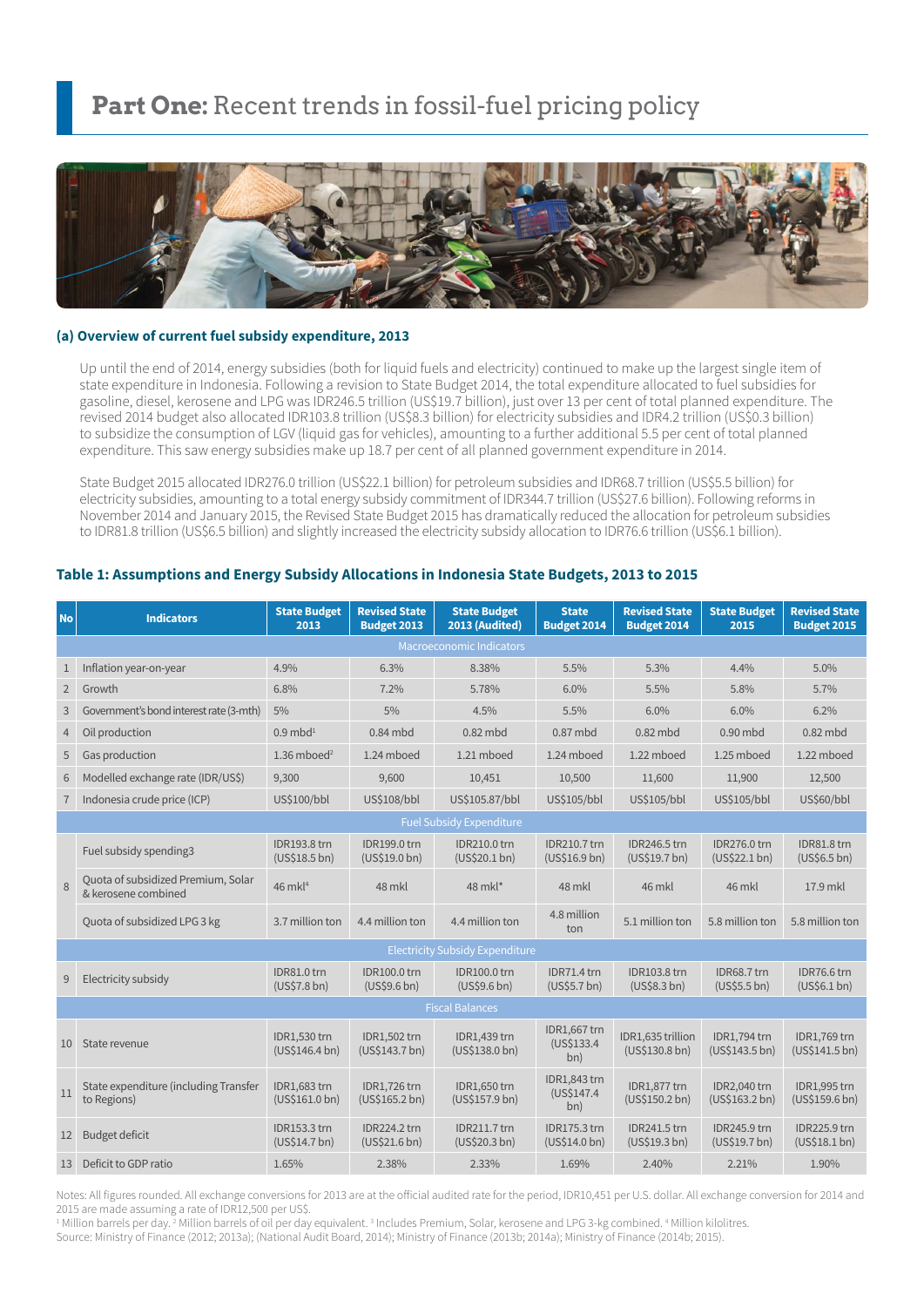#### **Figure 2: Government Expenditure by Function in 2014 and State Budget 2015 Proposal**

#### **State Budget 2014 Expenditure by Functions**



#### **Revised State Budget 2015 Proposal Expenditure by Functions**



Source: Ministry of Finance (2013b; 2015).

It is worth noting that, as a proportion of central government spending, total budgeted energy subsidy expenditure for 2014 was close to double capital expenditure, a key driver of long-term economic growth. Further, a high proportion of inflexible fixed expenditure items within the national budget (fuel subsidies, personnel expenditure, interest payments on debt etc.) have in previous years reduced the discretionary spending power of the government, limiting its ability to invest where necessary as the need arises. Following recent reforms, it has been possible for the government to increase the budget for infrastructure in Revised State Budget 2015 by more than 50 per cent, from IDR190 trillion to IDR290 trillion (US\$15.2 billion to US\$23.2 billion).

In previous years, total energy subsidy expenditure has always exceeded the amount allocated in the budget, so expenditure in 2014 may yet exceed the amount allocated in the Revised State Budget 2014. Audited data on 2013 found that spending on energy subsidies was IDR35 trillion (US\$2.9 billion) higher than initially budgeted and IDR11 trillion (US\$0.9 billion) higher than even the revised budget. This was partly due to fuel consumption being 4 per cent higher than anticipated; partly due to the rupiah depreciating dramatically in 2013, averaging at IDR10,500 per US dollar, instead of the assumed IDR9,300 per U.S. dollar; and partly due to international oil prices being on average US\$5 above the originally assumed rate. The government's inability to control these exogenous factors is what has made fossil-fuel subsidies a fiscal liability that draws away expenditure from other government priorities.

Some of these conditions continued to prevail in 2014. As illustrated in Table 2, the consumption of subsidized gasoline, diesel and kerosene in the first quarter of 2014 was higher than the previous year, despite there being a smaller volume of subsidized fuel allowed for in the revised budget. In addition to this, the average exchange rate in the first six months of 2014—IDR11,745 per dollar—was significantly weaker than the IDR10,500 per dollar assumed in the budget (Figure 2). In addition, lower-thananticipated production of domestic crude increased reliance on imports: the targeted level of oil and gas production for 2014 had to be reduced from 870,000 barrels per day to 818,000 barrels per day (Okezone, 2014a). The factor that remains hard to define for 2014 is crude oil import prices. Since October 2014, prices of international crude oil and Indonesian Crude have fallen significantly (see Figure 2), compared to the anticipated price of US\$105 per barrel. It remains to be seen how this decline will affect total expenditure once the budget has been audited, in combination with the other above-mentioned factors.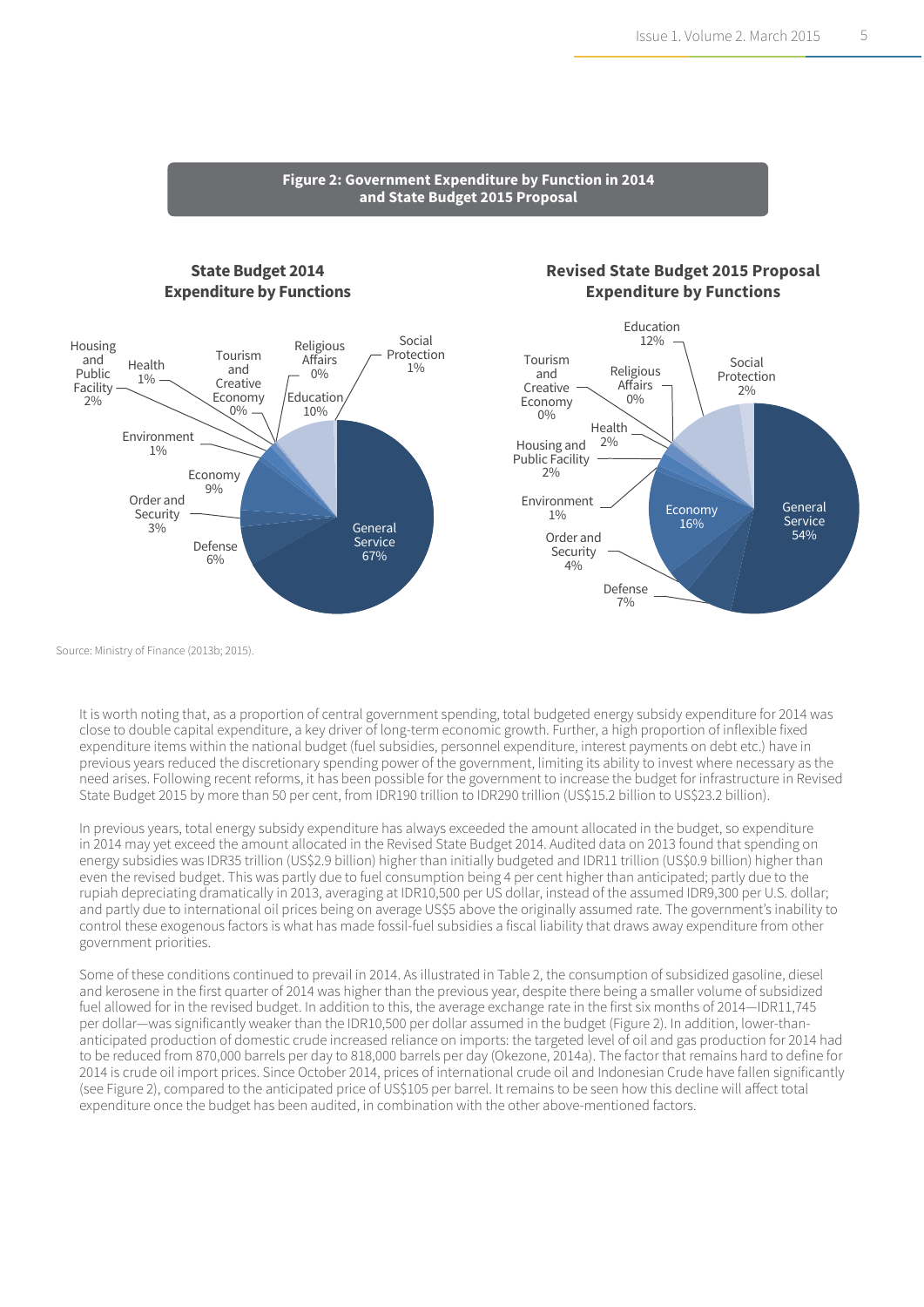#### **Table 2: Subsidized Fuel Consumption, 2013, 2014 and 2015 (in million kilolitres)**

| <b>Fuel Type</b> | 2013 | 2013 Q1   | <b>Revised Budget 2014</b> | 2014 01 | 2015 | <b>Revised Budget 2015</b> |
|------------------|------|-----------|----------------------------|---------|------|----------------------------|
| Gasoline         | 30.8 | 6.98      | 29.43                      | 7.1     | 29.6 | $\mathbf{0}$               |
| <b>Diesel</b>    | 16.0 | 3.7       | 15.67                      | 3.85    | 16.2 | 17.05                      |
| Kerosene         | 1.2  | <b>NA</b> | 0.90                       | 0.25    | 0.9  | 0.85                       |
| Total            | 48.0 |           | 46.0                       |         | 46.7 | 5.77                       |

Source: Ministry of Finance (2012, 2015); MetroTVNews (2014); National Audit Board (2014); CNN Indonesia (2015).



Sources: OECD (n.d.); Bank of Indonesia (n.d.a); MEMR (n.d.); Tempo (2014c; 2014d); RambuEnergy (2014b; 2014c); AntaraNews (2015a; 2015b).

Fuel subsidy reforms announced on December 31, 2014 and implemented as of January 2015 ought to restrict the extent to which fossil-fuel subsidies represent a liability in future budgets. This is because the reforms have attempted to entirely remove the subsidy on Premium gasoline and to introduce a "fixed" subsidy for Solar diesel, whereby the price of Solar will be allowed to fluctuate with market conditions, and a fixed gap of IDR1,000 (US\$0.08) will be maintained between its price and international market prices. This means that no fiscal liability ought to be associated with gasoline prices and that the subsidy costs for diesel will not be forced to change due to fluctuations in international crude prices. Given that these reforms have been introduced during a period of low oil prices, however, it remains to be seen if the government will be able to maintain the new pricing system. When world oil prices increase once again, there will be significant political pressure to prevent domestic prices from increasing as well.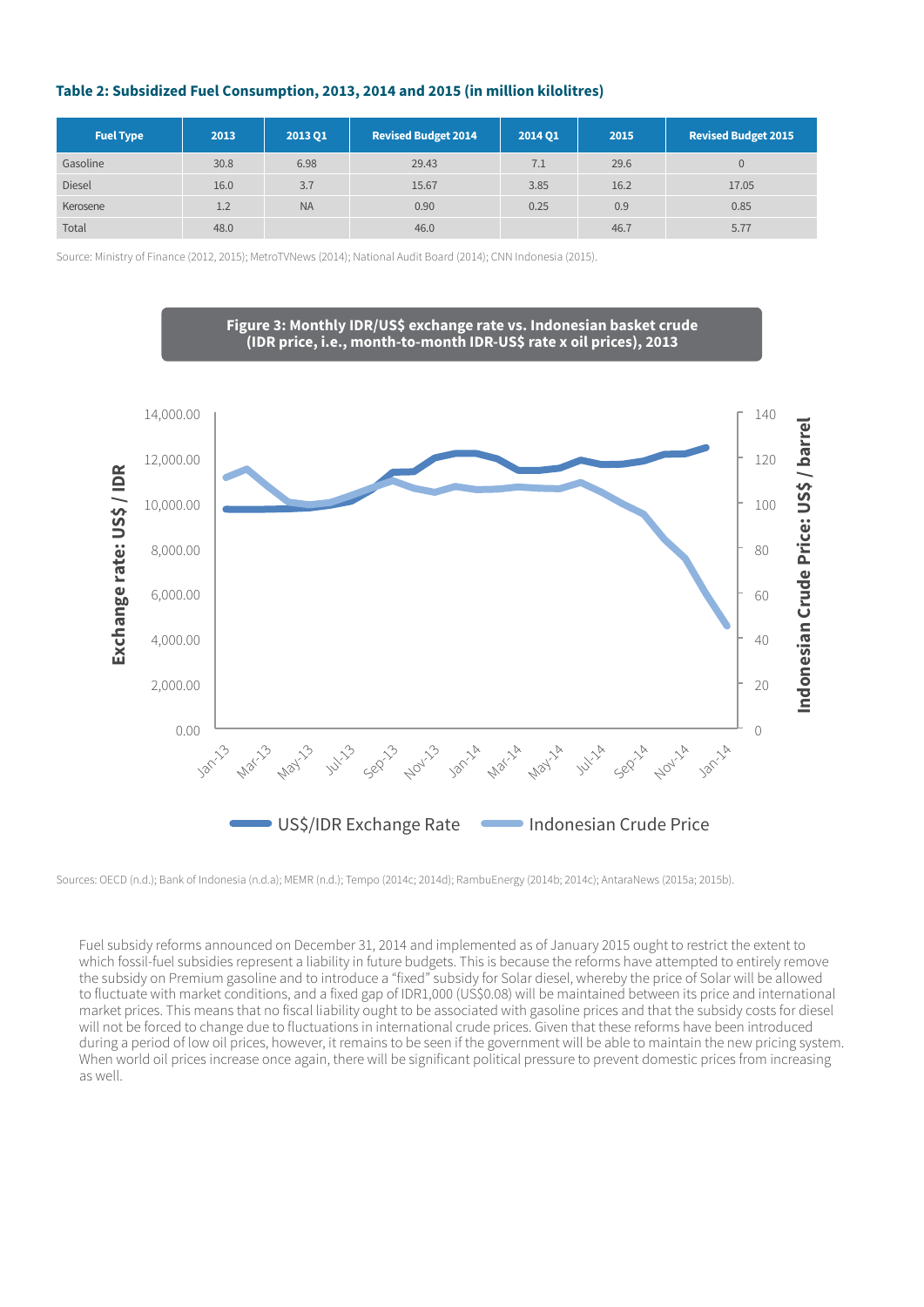#### **Box 1: A Tale of Two Budgets: The Opportunity Costs of Fossil-Fuel Subsidies**

In 2014, the mid-year revision to the State Budget increased overall expenditure by IDR34.4 trillion (US\$2.8 billion) to a total of IDR1,877 trillion (US\$156.2 billion). Combined with lower-than-anticipated revenues, the budget deficit increased from IDR175.5 trillion (US\$14.0 billion, 1.69 per cent of GDP) to IDR241.5 trillion (US\$19.3 billion, 2.4 percent of GDP).

There were two main causes of the overall increase in state expenditure: first, the increase in debt interest payments, from IDR121.3 trillion (US\$9.7 billion) to IDR135.5 trillion (US\$10.8 billion), caused by the increase of government securities (SBN, *Surat Berharga Negara*) to cushion the overall budget deficit; and second, the increase in energy subsidies from IDR282.1 trillion (US\$22.6 billion) to IDR350.3 trillion (US\$28.0 billion), primarily caused by the prolonged depreciation of the rupiah.

If total subsidies increased by IDR68.2 trillion (US\$5.5 billion) and overall expenditure only by IDR34.4 trillion (US\$2.8 billion), what budget items were cut in order to allow for this increased subsidy bill? Efforts were made to contain expenditure by cutting the budgets of government ministries and other institutions. Chatib Basri, Minister of Finance at the time, explained that the initial proposal was to source around IDR100 trillion (US\$8.0 billion) in this way, but that following internal challenges this was revised down to IDR43 trillion (US\$3.4 billion) (AntaraNews, 2014c). There is no simple direct relationship between increased expenditure on subsidies and decreased expenditure in other areas, because many adjustments upwards and downwards are made in a budgetary revision for a variety of reasons. Nonetheless, the essential nature of the trade-off is clear, as illustrated in Tables 4 and 5, which summarize some of the adjustments that were made to keep state expenditure within acceptable limits during 2014.

#### **Table 3: Selection of Budgetary Revisions by Purpose, 2014**

| <b>No</b>      | <b>Function</b>                             | <b>State Budget 2014 (IDR bn)</b> | <b>Revised State Budget 2014 (IDR bn)</b> | <b>Changes (IDR bn)</b> |  |  |  |  |  |
|----------------|---------------------------------------------|-----------------------------------|-------------------------------------------|-------------------------|--|--|--|--|--|
|                |                                             | Areas of increased spending       |                                           |                         |  |  |  |  |  |
| $\mathbf{1}$   | Energy subsidy                              | 282.1                             | 350.3                                     | 68.2                    |  |  |  |  |  |
| $\overline{2}$ | Debt interest payments                      | 121.3                             | 135.5                                     | 14.2                    |  |  |  |  |  |
|                |                                             | Areas of decreased spending       |                                           |                         |  |  |  |  |  |
|                | Economic Infrastructure                     |                                   |                                           |                         |  |  |  |  |  |
|                | Inter-regional connectivity                 |                                   |                                           |                         |  |  |  |  |  |
|                | Ministry of General Works                   | 84.1                              | $61.6*$                                   | $-22.5$                 |  |  |  |  |  |
| $\mathbf{1}$   | Ministry of Transportation                  | 40.4                              | $30.2*$                                   | $-10.2$                 |  |  |  |  |  |
|                | Energy infrastructure                       |                                   |                                           |                         |  |  |  |  |  |
|                | Ministry of Energy & Mineral Resources      | 16.3                              | $11.8*$                                   | $-4.5$                  |  |  |  |  |  |
|                | Housing                                     |                                   |                                           |                         |  |  |  |  |  |
|                | Ministry of Housing                         | 4.6                               | $3.2*$                                    | $-1.4$                  |  |  |  |  |  |
|                | Social Protection and Welfare               |                                   |                                           |                         |  |  |  |  |  |
|                | <b>Education</b>                            |                                   |                                           |                         |  |  |  |  |  |
|                | Ministry of Education                       | 80.7                              | 76.5                                      | $-4.2$                  |  |  |  |  |  |
|                | Ministry of Religion                        | 42.6                              | 44.6                                      | $\overline{2}$          |  |  |  |  |  |
|                | Education budget through other Ministries   | 7.1                               | 7.1                                       | $\overline{0}$          |  |  |  |  |  |
|                | Education budget through transfer to region | 238.6                             | 238.8                                     | 0.2                     |  |  |  |  |  |
|                | <b>Poverty Reduction</b>                    |                                   |                                           |                         |  |  |  |  |  |
| $\overline{2}$ | Ministry of Internal Affairs                | 14.9                              | $11.0*$                                   | $-3.9$                  |  |  |  |  |  |
|                | Ministry of Social Affairs                  | 7.7                               | $5.4*$                                    | $-2.3$                  |  |  |  |  |  |
|                | Ministry of Cooperatives and SMEs           | 1.6                               | $1.1*$                                    | $-0.5$                  |  |  |  |  |  |
|                | Affordable Healthcare                       |                                   |                                           |                         |  |  |  |  |  |
|                | Ministry of Health                          | 46.5                              | $41.0*$                                   | $-5.5$                  |  |  |  |  |  |
|                | National Agency of Drug and Food Control    | 1.1                               | $0.8*$                                    | $-0.3$                  |  |  |  |  |  |
|                | Food Supply and Price Stabilization         |                                   |                                           |                         |  |  |  |  |  |
|                | Ministry of Agriculture                     | 15.5                              | 11.8                                      | $-3.7$                  |  |  |  |  |  |
|                | Ministry of Maritime and Fishery            | 6.5                               | $4.7*$                                    | $-1.8$                  |  |  |  |  |  |
|                | Social and Political Stability              |                                   |                                           |                         |  |  |  |  |  |
|                | <b>General Election 2014</b>                |                                   |                                           |                         |  |  |  |  |  |
|                | <b>Election Committee</b>                   | 15.4                              | $16.8*$                                   | 1.4                     |  |  |  |  |  |
| 3              | <b>Election Supervisory Body</b>            | 3.3                               | $4.0*$                                    | 0.7                     |  |  |  |  |  |
|                | <b>Defense</b>                              |                                   |                                           |                         |  |  |  |  |  |
|                | Ministry of Defense                         | 86.4                              | $77.2*$                                   | $-9.2$                  |  |  |  |  |  |
|                | <b>National Security</b>                    |                                   |                                           |                         |  |  |  |  |  |
|                | <b>National Police</b>                      | 45.0                              | $40.3*$                                   | $-4.7$                  |  |  |  |  |  |
| <b>Total</b>   |                                             |                                   |                                           | 12.0                    |  |  |  |  |  |

\* Temporary figures from State Budget 2014 Revision Proposal.

Source: The categories of expenditure in this table are created by the author, based on budget breakdowns for different programs within Ministries as set out in the State Budget 2014 Revision Proposal (Ministry of Finance, 2014c), the Revised State Budget 2014 (Ministry of Finance, 2014a) and the summary infographic of State Budget 2014 (Ministry of Finance, 2014d). Due to data availability, it has not been possible to update some of the figures from the State Budget 2014 Revision Proposal, so these should be taken as indicative only.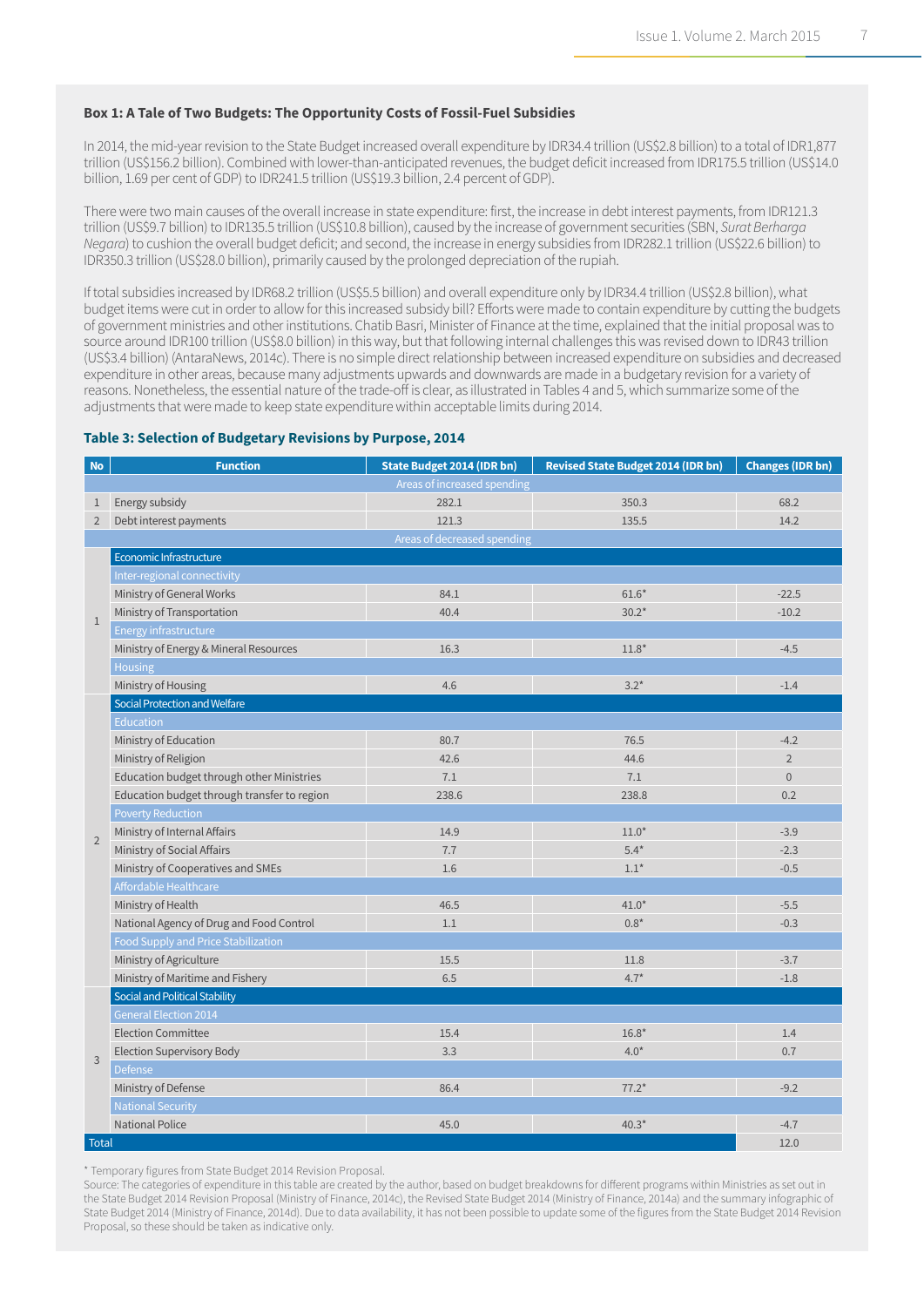#### **Table 4: Selection of Budgetary Revisions by Institution, 2014**

| <b>Description</b>                                                                    | <b>State Budget 2014</b><br>(IDR bn) | <b>Revised State Budget 2014</b><br>(IDR bn) | <b>Changes</b><br>(IDR bn) |
|---------------------------------------------------------------------------------------|--------------------------------------|----------------------------------------------|----------------------------|
| <b>Economy and Governance</b>                                                         |                                      |                                              |                            |
| Anti-Corruption Commission (KPK)                                                      | 616.9                                | 483.5                                        | $-133.4$                   |
| Center of Financial Transaction Report and Analysis                                   | 65.0                                 | 51.3                                         | $-13.7$                    |
| National Audit (BPK)                                                                  | 2,895.7                              | 2,196.7                                      | $-699.0$                   |
| Supervisory Agency on Financial and Development (BPKP)                                | 1,233.4                              | 1,075.9                                      | $-157.5$                   |
| Supervisory Committee of Business Competition (KPPU)                                  | 95.0                                 | 69.5                                         | $-25.5$                    |
| National Commission of Human Rights                                                   | 68.7                                 | 54.6                                         | $-14.1$                    |
| Development and social assistance                                                     |                                      |                                              |                            |
| Ministry of Underdeveloped Regions                                                    | 2,801.3                              | 1,975.4                                      | $-825.9$                   |
| Ministry of Women Empowerment and Children Protection                                 | 214.7                                | 151.6                                        | $-63.1$                    |
| National Commission for the Placement and Protection of<br>Indonesian Migrant Workers | 429.1                                | 303.4                                        | $-125.7$                   |
| <b>Public services</b>                                                                |                                      |                                              |                            |
| National Agency of Sidoarjo Mud Disaster Management                                   | 845.1                                | 590.7                                        | $-254.4$                   |
| National Agency of Terrorism Prevention                                               | 302.8                                | 211.6                                        | $-91.2$                    |
| National Archive                                                                      | 125.6                                | 105.7                                        | $-19.9$                    |
| National Library                                                                      | 435.1                                | 405.7                                        | $-29.4$                    |
| <b>National Narcotics Agency</b>                                                      | 792.8                                | 584.3                                        | $-208.5$                   |
| Radio of Republic of Indonesia Broadcasting Agency                                    | 998.5                                | 820.1                                        | $-178.4$                   |
| Search and Rescue Agency (SAR)                                                        | 2,188.8                              | 1,523.8                                      | $-665.0$                   |
| Television of Republic of Indonesia Broadcasting Agency                               | 1,075.6                              | 824.6                                        | $-251.0$                   |
| Science, education and information                                                    |                                      |                                              |                            |
| Agency for the Assessment and Application of Technology (BPPT)                        | 822.0                                | 688.5                                        | $-133.5$                   |
| Agency of Meteorology, Climatology & Geophysics                                       | 1,617.9                              | 1,187.8                                      | $-430.1$                   |
| Indonesia Institute of Science (LIPI)                                                 | 1,072.7                              | 883.9                                        | $-188.8$                   |
| <b>National Statistics (BPS)</b>                                                      | 3578.7                               | 3,251.0                                      | $-9.2$                     |

Source: The categories of expenditure in this table are created by the author, based on budget breakdowns for different programs within Ministries as set out in Revised State Budget 2014 (Ministry of Finance, 2014a) and the summary infographic of State Budget 2014 (Ministry of Finance, 2014d).

In 2015, the same principle is illustrated but from the other direction. The fiscal space created by subsidy savings has allowed the government to significantly increase spending in a number of areas that are priorities for economic development and social welfare. As with 2014, not all fluctuations are attributable to energy subsidies; for example, efforts to tighten spending on official travel and meetings has also created significant fiscal space. But the general scale of opportunity costs incurred year-on-year by subsidies is clear. In the Revised State Budget 2015, Indonesia has been able to increase funding for state owned enterprises―in areas such as financing, construction, agriculture, and transportation sectors (see Table 5 for details). The Village Fund has also seen its budget allocation soar from IDR9 trillion (US\$0.7 billion) to IDR20.8 trillion (US\$1.7 billion). The Village Fund is a direct budget allocation to the lowest government administrative branches at subnational level, distributed to 74,093 villages across the country (Bisnis, 2015).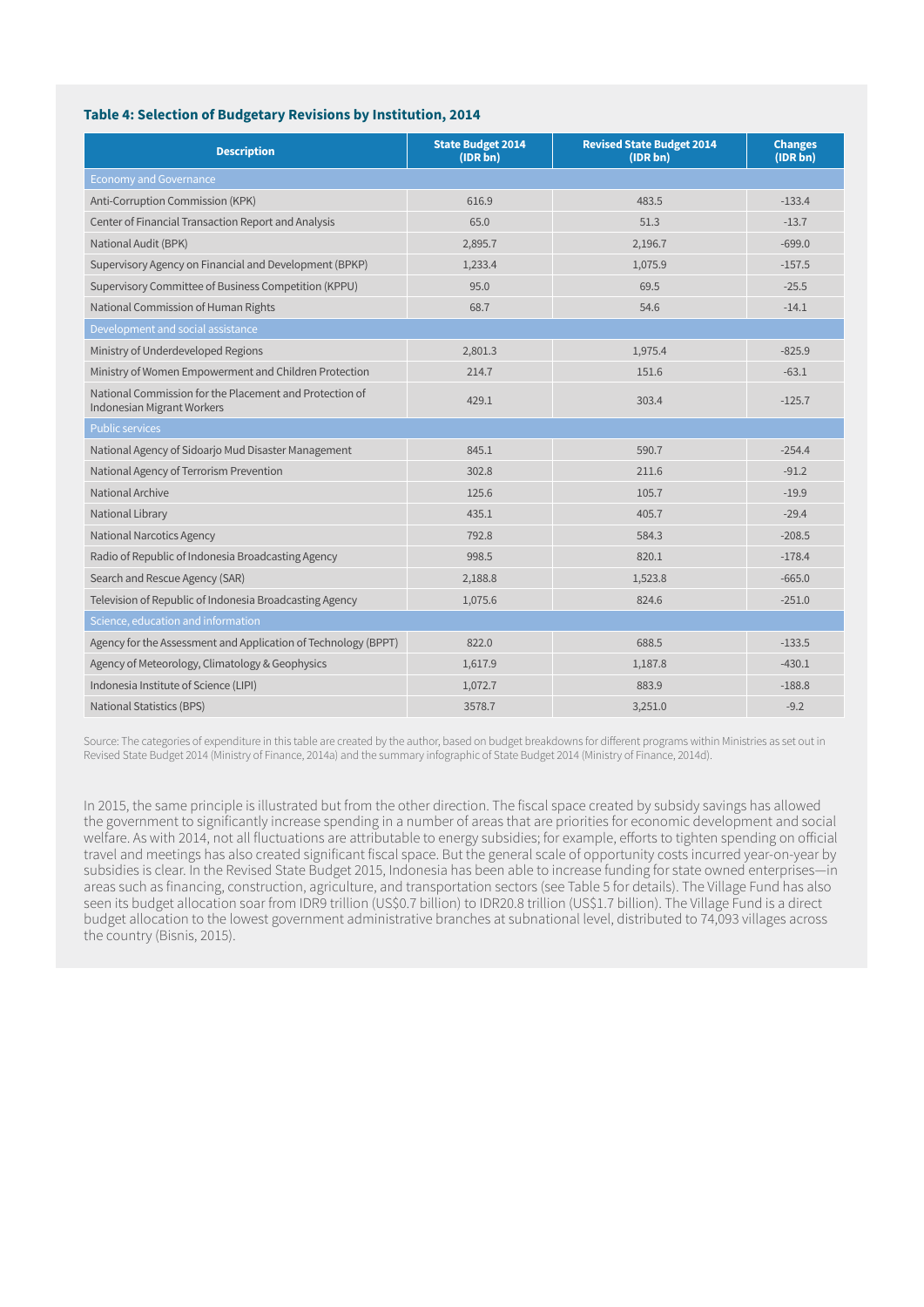#### **Table 5: Capital Injection to State-Owned Enterprises**

|                |                                             |                                                 | <b>Capital Injection</b> |              |  |  |
|----------------|---------------------------------------------|-------------------------------------------------|--------------------------|--------------|--|--|
| <b>No</b>      | <b>State-Owned Enterprises</b>              | <b>Sectors</b>                                  | <b>IDR</b> trillion      | US\$ billion |  |  |
| $\mathbf{1}$   | PT Dirgantara Indonesia (PTDI)              | Aeronautics                                     | 0.4                      | 0.03         |  |  |
| $\overline{2}$ | PT Sang Hyang Seri                          | Agriculture                                     | 0.4                      | 0.03         |  |  |
| 3              | PT Pertani                                  | Agriculture                                     | 0.47                     | 0.04         |  |  |
| $\overline{4}$ | PT Angkasa Pura                             | Airport                                         | $\overline{2}$           | 0.16         |  |  |
| 5              | PT Hutama Karya                             | Construction                                    | 3.6                      | 0.28         |  |  |
| 6              | PT Waskita Karya Tbk                        | Construction                                    | 3.5                      | 0.27         |  |  |
| $\overline{7}$ | PT Adhi Karya                               | Construction                                    | 1.4                      | 0.11         |  |  |
| 9              | PT Askrindo                                 | Finance, Collateral Substitution<br>Institution | 0.5                      | 0.04         |  |  |
| 10             | PT Jamkrindo                                | Finance, Collateral Substitution<br>Institution | 0.5                      | 0.04         |  |  |
| 11             | PT Sarana Multigriya Finansial (SMF)        | Finance, housing credit                         | $\mathbf{1}$             | 0.08         |  |  |
| 12             | PT Penjaminan Infrastruktur Indonesia (PII) | Finance, Infrastructure Collateral              | 1.5                      | 0.12         |  |  |
| 8              | PT Permodalan Nasional Madani               | Finance, SME and Cooperatives                   | $\mathbf{1}$             | 0.08         |  |  |
| 13             | PT BPUI                                     | Finance, SME and Cooperatives                   | 0.25                     | 0.02         |  |  |
| 14             | Perum Perikanan Indonesia                   | Fishery                                         | 0.3                      | 0.02         |  |  |
| 15             | PT Perikanan Nusantara                      | Fishery                                         | 0.2                      | 0.02         |  |  |
| 16             | PT Geo Dipa Energi                          | Geothermal, Energy                              | 0.6073                   | 0.05         |  |  |
| 17             | Perum Perumnas                              | Housing                                         | $1\,$                    | 0.08         |  |  |
| 18             | PT SMI                                      | Infrastructure financing                        | 20.35                    | 1.58         |  |  |
| 19             | PT ASDP Indonesia Ferry                     | Marine transport and logistic                   | $\mathbf{1}$             | 0.08         |  |  |
| 20             | PT Djakarta Lloyd                           | Marine transport and logistic                   | 0.35                     | 0.03         |  |  |
| 21             | PT Pelni                                    | Marine transport, logistics, ports              | 0.5                      | 0.04         |  |  |
| 22             | PT Aneka Tambang Tbk                        | Mining                                          | 3.5                      | 0.27         |  |  |
| 23             | PT Perkebunan Nusantara III (PTPN III)      | Plantation                                      | 3.15                     | 0.25         |  |  |
| 24             | PT Perkebunan Nusantara VII (PTPN VII)      | Plantation                                      | 0.0175                   | 0.00         |  |  |
| 25             | PT Perkebunan Nusantara IX (PTPN IX)        | Plantation                                      | 0.1                      | 0.01         |  |  |
| 26             | PT Perkebunan Nusantara X (PTPN X)          | Plantation                                      | 0.0975                   | 0.01         |  |  |
| 27             | PT Perkebunan Nusantara XI (PTPN XI)        | Plantation                                      | 0.065                    | 0.01         |  |  |
| 28             | PT Perkebunan Nusantara XII (PTPN XII)      | Plantation                                      | 0.07                     | 0.01         |  |  |
| 29             | PT Pelindo IV                               | Port                                            | $\overline{2}$           | 0.16         |  |  |
| 30             | PT PLN                                      | Power / Electricity                             | 5                        | 0.39         |  |  |
| 31             | PT Kereta Api Indonesia (PT KAI)            | Railroad                                        | $\overline{2}$           | 0.16         |  |  |
| 32             | PT Garam                                    | Salt                                            | 0.3                      | 0.02         |  |  |
| 33             | PT Pindad                                   | Security, strategic defense, weaponry           | 0.7                      | 0.05         |  |  |
| 34             | PT Dok Perkapalan Nusantara Surabaya        | Ship                                            | 0.2                      | 0.02         |  |  |
| 35             | PT Dok Kodja Bahari                         | Ship                                            | 0.9                      | 0.07         |  |  |
| 36             | PT Industri Kapal Indonesia                 | Ship                                            | 0.2                      | 0.02         |  |  |
| 37             | PT PAL                                      | Ship                                            | 1.5                      | 0.12         |  |  |
| 38             | PT Perusahaan Pengelola Aset                | <b>State Treasury</b>                           | $\mathbf{1}$             | 0.08         |  |  |
| 39             | Perum Bulog                                 | <b>Strategic Food</b>                           | 3                        | 0.23         |  |  |
| 40             | PT Pengembangan Pariwisata                  | Tourism                                         | 0.25                     | 0.02         |  |  |
| <b>Total</b>   |                                             |                                                 | 64.8773                  | 5.05         |  |  |

Source: Ministry of Finance, (2015); SindoNews, (2015).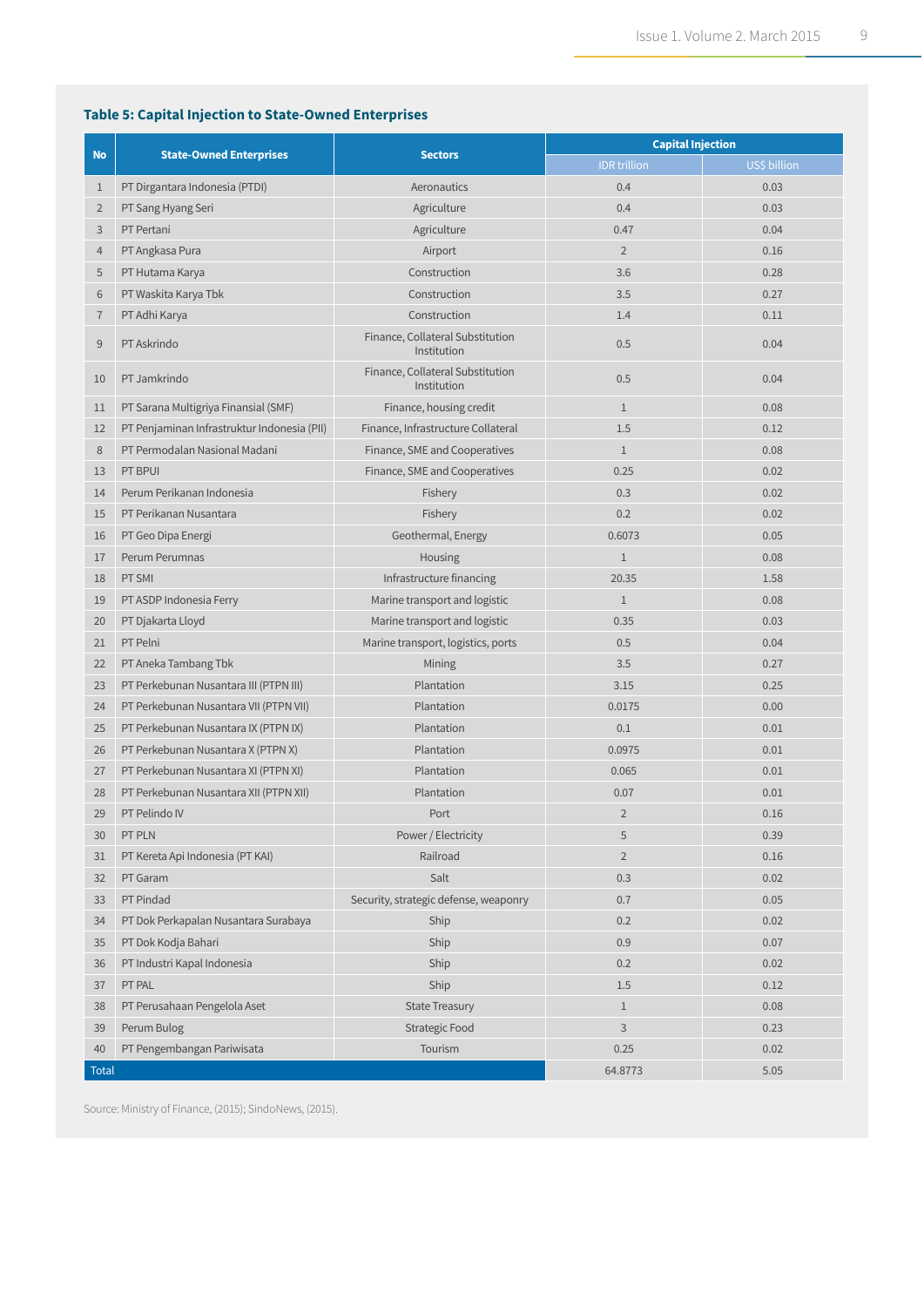#### **(b) Indonesia's Efforts to Address the Energy Subsidy Burden, 2014.**

During the first nine months of calendar year 2014, there were relatively few policy changes attempting to address energy subsidies, in large part due to concerns around the political sensitivity of energy price changes in the run-up to parliamentary elections in April and the presidential election in July. Notable pricing policy changes during this time included:

- **• January 1—attempt to raise price of 12-kg cylinder LPG; partially reversed.** PT Pertamina announced that 12kg-cylinder LPG would increase in price from IDR5,850 (US\$0.53) per kg to IDR9,809 (US\$0.88) per kg, a 67 percent rise. This was the first change in prices since 2009. PT Pertamina announced that it had suffered losses of IDR21.8 trillion (US\$2.0 billion) from distributing 12-kg cylinder LPG in 2008-2013 (The Jakarta Post, 2014a), and would continue to make a loss of IDR2,100 (US\$0.19) per kg under the new price (Kompas, 2014). PT Pertamina's position was supported by the National Audit Board (*Badan Pemeriksa Keuangan* [BPK]), which quantified Pertamina's losses in 2011 and 2012 at around IDR7.7 trillion (US\$0.69 billion), resulting largely from under-pricing 12kg-cylinder LPG (Liputan6, 2014a; The Jakarta Post, 2014a). On January 5, following considerable public opposition, Indonesian President Susilo Bambang Yudhoyono intervened, instructing PT Pertamina and associated ministers to review the initial decision within 24 hours (The Jakarta Post, 2014b). The next day, PT Pertamina scaled the price increase back to a quarter of the original size, setting 12kg-LPG's retail price at IDR6,850 (US\$0.62) per kg (Kompas, 2014).
- **• January 15—attempt to restrict diesel subsidies for fisheries; fully reversed.** BPH Migas, Indonesia's regulator of downstream oil and gas, started implementing Presidential Decree No. 15/2012, which ruled that only two consumer groups in the fishery sector would be eligible for diesel subsidies: fishing boats with gross tonnage below 30 gross tonnes; and small aquaculture businesses. BPH Migas Circular No. 29/07/Ka.BPH/2014 prohibited distributors PT Pertamina, PT AKR Corporindo, and PT Surya Parna Niaga from selling subsidized fuel to any boats above 30 gross tonnes (Okezone, 2014b). Various groups immediately opposed BPH Migas's decision. After a meeting between the Coordinating Ministry of Economic Affairs, the Ministry of Fisheries, and the Ministry of Energy and Mineral Resources, the government responded by instructing BPH Migas to revise the policy (AntaraNews, 2014a; Tempo, 2014b). Indonesia therefore continued to provide diesel subsidies to fishermen in 2014.
- **• June—biofuel subsidies reduced.** Although no change was made to gasoline, diesel, LGV, LPG or kerosene subsidies in the State Budget Revision, the government and parliament did agree to reduce the subsidy for bioethanol from IDR3,500 per litre to IDR2,000 per litre (US\$0.29 per litre to US\$0.17 per litre), and for biodiesel from IDR3,000 per litre to IDR1,500 per litre (US\$0.25 per litre to US\$0.13 per litre) (VivaNews, 2014).

Rather than price reforms, the first eight months of 2014 saw the government place an emphasis on "non-pricing" policies. This resulted from parliament's decision to reduce the annual quota for subsidized fuel in State Budget Revision 2014, effectively requiring the government to reduce consumption in order to avoid over-spending. In August, policies were introduced to reduce the number of petrol pumps selling subsidized fuel, to restrict the areas where subsidized fuel can be purchased and to stop selling subsidized fuel on the weekend. Despite long-standing plans to introduce radio frequency identification devices (RFID) to monitor and potentially control consumer fuel usage, RFIDs were not used. No formal evaluation of the non-pricing policies has been identified by this Review, but reported impacts on consumption indicate that their results did not appear large enough to justify the surrounding political fallout. Widespread public opposition and panic buying due to fear of fuel shortages lead to the reversal of these policies the following month. For more information, see Box 2.

#### **Box 2: Short- and Long-Term Efforts to Reduce Fuel Consumption**

Early in August, a number of short-term policies were introduced in an attempt to reduce the consumption of subsidized fuel in Indonesia. This included:

- Reducing the availability of gasoline pumps selling subsidized fuel, commonly referred to as "nozzle reduction." Early plans envisioned its implementation in 59 cities in Indonesia (AntaraNews, 2014b). By inconveniencing subsidized fuel buyers, and causing longer queues, it aimed to reduce consumption and promote the use of non-subsidized fuel.
- Preventing the sale of subsidized fuel in 26 gas stations in Central Jakarta and all gas stations within toll routes.
- Introducing a time limit (between 8:00 a.m. to 6:00 p.m.) for the sale of subsidized fuel in areas considered to be prone to illegal distribution.

The immediate result of the programs was to cause long queues and social unrest in many areas in Indonesia. On the North Coast route (Pantura), the main backbone of Java's logistics and transport, lines reached a kilometer in length and stayed for hours in several places. Reports came in of customers staying overnight at gas stations, suffering health problems while waiting, and most notably, in Yogyakarta, a motorcyclist sparking ethnic discontent after being denied service for having queued in the wrong line (Lontoh & Beaton, 2014). The government struggled to counter widespread anxiety amid rumours of fuel scarcity, and on August 27, Hanung Budya, Director of Marketing and Trading of PT Pertamina, held a press conference to announce that the supply of subsidized fuel would return to normal (Liputan6, 2014b).

Although the policies did not prove to be politically successful, the Vice President of Fuel Marketing of PT Pertamina reported that between August 18 and 25 the consumption of subsidized diesel had reduced by 13 per cent and gasoline by 5 per cent, with consumption of non-subsidized gasoline increasing from 2,800 kilolitres to 3,300 kilolitres per day (Katadata, 2014).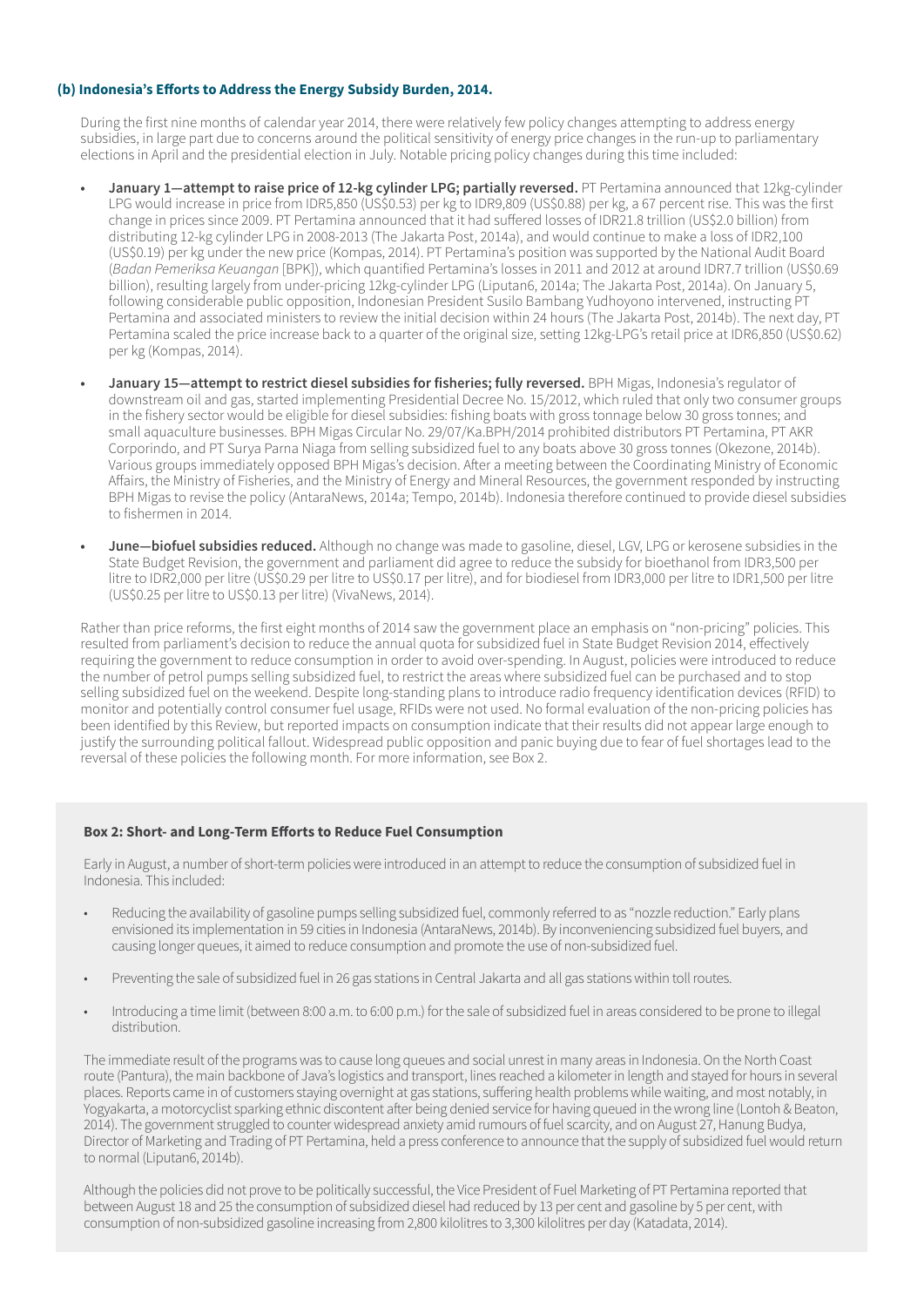Over the longer term, the government has also invested in a number of policies to reduce the consumption of petroleum fuels. However, to date, they have yet to have much impact on the downstream market. The most notable of these are:

- For several years, statements have been made about introducing RFID technology to monitor and ultimately to limit the consumption of subsidized fuel. In theory, RFID equipment would be able to scan vehicles that are eligible to purchase subsidized fuel, to determine how much they have consumed and to enforce a quota for different kinds of buyer. However, there have been a number of technical problems in importing and installing the equipment; announced timelines have been pushed back on several occasions; and PT INTI, which won the tender for the five-year project, has had difficulties in obtaining financial support, as it was seen unattractive by the banking sector. PT INTI stated that in 2014 the project was expected to install the equipment at 5,027 gas stations and 100 million vehicles, but, as of end-February 2014, RFID devices were installed on only 270,000 vehicles (Bisnis, 2014). To put this in perspective: sales of new vehicles alone in 2014 were anticipated to be around 1.3 million (Indonesia Investments, 2014a).
- The program Conversion of Fuel to Gas in the Transportation Sector (*Program Konversi BBM ke BBG*) aims to diversify the market for transport fuels by promoting the expansion of infrastructure for compressed natural gas (CNG) for vehicles. The plan was revived by President Yudhoyono in a cabinet meeting in 2012 (Ministry of Energy and Mineral Resources, 2012), slightly before the government's attempt to increase fuel prices in 2012. The idea is not new, however, with Indonesia having experimented with the use of CNG in the transportation sector for decades. During Yudhoyono's administration, several programs have been related to this initiative, such as converter kit programs, gas-fired public buses and the installment of CNG dispensers in some gas stations.

In stark contrast, the final four months of 2014 and the first months of 2015 have seen the most dramatic changes to Indonesia's fossil-fuel subsidy policies in over a decade, following the inauguration of new President, Joko Widodo, who made clear his ambition to reduce fuel subsidies in numerous public statements both during and after his electoral campaign.

- **• September 10―Increase in price of 12kg-cylinder LPG.** PT Pertamina develops a price adjustment scheme to take 12kg-cylinder LPG to market prices by 2016 and the first increase is implemented in September 2014, taking the price from IDR92,800 to IDR114,300 per cylinder (US\$7.42 to US\$9.14 per cylinder) (Indonesia Investments, 2014b).
- **• November 17―Price increases for Premium gasoline and Solar diesel.** After much speculation, the government announced that price hikes for subsidized gasoline and diesel would take effect from November 18. The price of Premium gasoline rose from IDR6,500 to IDR8,500 per litre (US\$0.52 to US\$0.7 per litre) and Solar from IDR5,500 to IDR7,500 per litre (US\$0.44 to US\$0.62 per litre). In his announcement, President Widodo explained that the government intended to use the funds for infrastructure, education and healthcare. He further stated that recently introduced delivery mechanisms for social assistance―the Prosperous Family Card, the Indonesia Healthy Card and the Indonesia Smart Card―would be used to support the vulnerable and promote economic activity (Sekretariat Kabinet RI YouTube Channel, 2015).
- **• December 24, 2014―New law provisions monthly electricity tariff adjustments.** Sudirman Said, the new Minister of Energy and Mineral Resources, explains that the new law―in force as of January 1―will see the electricity tariff determined by PT PLN, with tariff adjustments on a monthly basis, based on an evaluation on the IDR―US\$ exchange rate, the Indonesian Crude Price and the inflation rate.
- **• December 31―Announcement that subsidies for Premium gasoline will be largely removed and subsidies for Solar diesel will be reduced, resulting in immediate price reductions.** Following a sharp and continued decline of world oil prices since mid-2014, a suite of Ministers announced that Indonesia's fuel prices would be lowered as of January 1, 2015. The price of Premium (gasoline RON 88) was decreased from IDR8,500 to IDR7,600 per litre (US\$0.68 to US\$0.61 per litre), while the price of Solar-brand automotive diesel was lowered from IDR7,500 to IDR7,250 per litre (US\$0.6 to US\$0.58 per litre). The price of kerosene was untouched, remaining at IDR2,500 per litre. At the same time, the government announced that going forward there would be no subsidies for gasoline, except for subsidizing distribution costs outside the Java-Madura-Bali, and that diesel would be subject to a "fixed" subsidy of IDR1,000 (US\$0.08) below market prices. The government intends to announce price changes every two to four weeks (Lontoh & Beaton, 2015).
- **• January 1―Increase in price of 12kg-cylinder LPG.** PT Pertamina implements its next scheduled price increase of 12kgcylinder LPG, increasing prices to IDR134,700 (US\$10.78) per cylinder (The Jakarta Post, 2015).
- **• January 16—Decrease in price of gasoline and diesel.** In the first of its regular price announcements, the government announced that the price of automotive fuels would decrease once more, as world oil prices continued to fall. From Monday, January 19, the price of Premium fuel was lowered from IDR7,600 to IDR6,600 per litre (US\$0.61 to US\$0.53 per litre) and the price of Solar-brand diesel from IDR7,250 to IDR6,400 (US\$0.58 to US\$0.51 per litre).
- **• January 19 ―Decrease in price of 12kg-cylinder LPG.** PT Pertamina adjusts prices for 12kg-cylinder LPG again, this time reducing prices to IDR129,000 (US\$10.32) per cylinder.
- **• February 13 ―Revised State Budget 2015 is agreed, reallocating subsidy savings. Increase to biofuel subsidies is considered by not accepted.** Parliament passes a proposal to increase the subsidy for biodiesel from IDR1,500 to IDR4,000 per litre (US\$0.12 to US\$0.32 per litre) and bioethanol from IDR2,000 to IDR3,000 (US\$0.16 to US\$0.24). This is however subsequently rejected by a parliamentary budgetary body and the policy change does not take place. (Mongabay, 2015).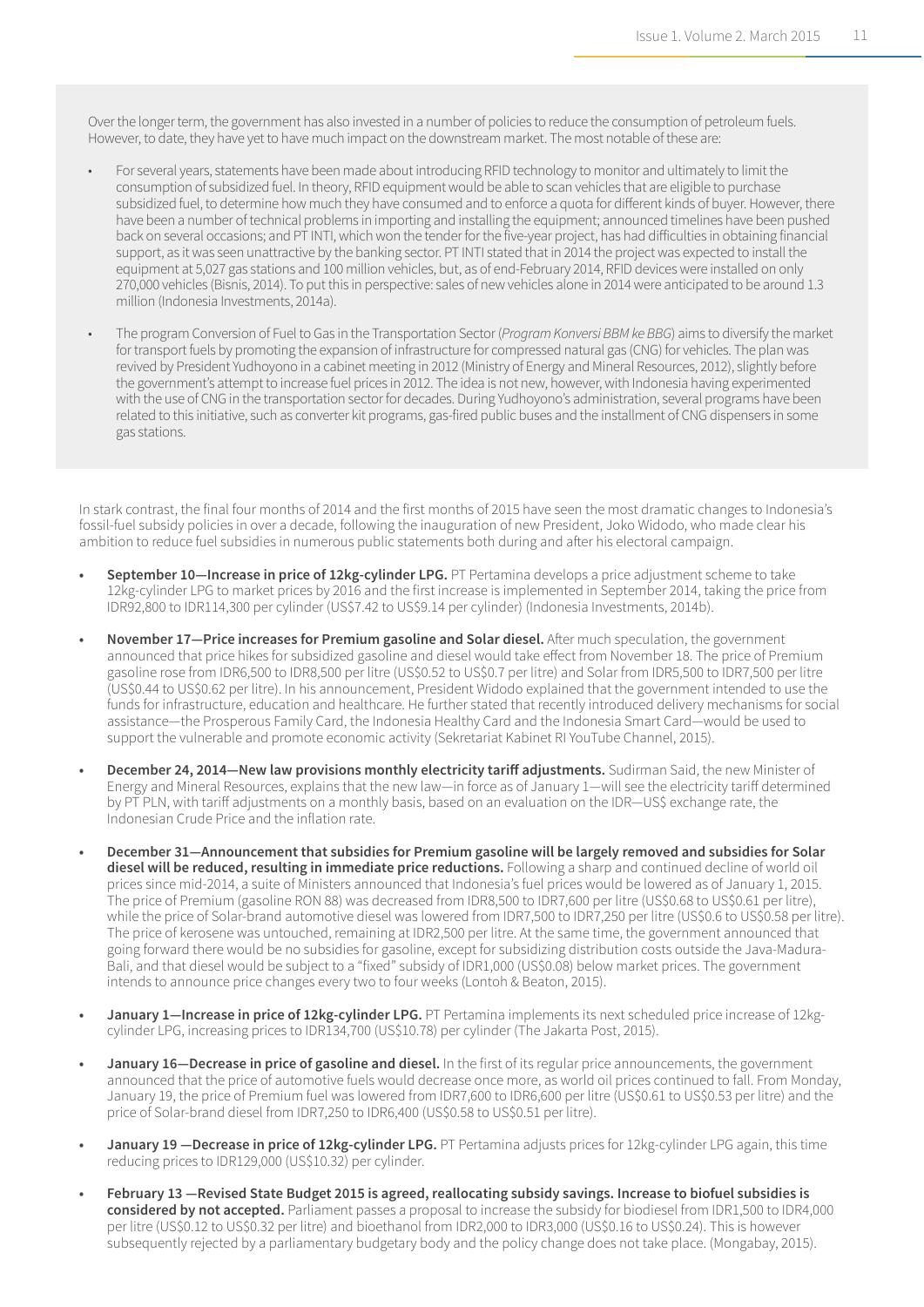- **• March 1—Increase in price of gasoline.** The government announces that the price of Premium gasoline will increase to IDR6,900 (US\$ 0.55) per litre. The price of diesel is not changed.
- **• March 28—Increase in price of gasoline and diesel.** The government announces that the price of Premium gasoline is increased to IDR7,900 (US\$ 0.59) per litre and the price of diesel is increased to IDR6,900 (US\$0.55) per litre.



Source: World Bank (2015). Nominal US\$.

#### **c) Looking Forward – Reallocation of savings and entrenching reforms**

Recent changes in Indonesian subsidy policy have been dramatic and make it difficult to predict what should be expected in subsequent months. Key issues that are likely to dominate energy pricing debates in month to come include:

- **• How should subsidy savings be spent?** Revised State Budget 2015 has reduced the allocation of state funds to fuel subsidies by just over IDR211 trillion (US\$16.9 billion), equal to over 10 per cent of all originally planned government expenditure in 2015. This scale of funding is a huge opportunity for Indonesia to invest in its core development priorities but much attention will be paid to how it has been reallocated and whether spending has been effective.
- **• What will be the environmental impacts of reallocating savings to the energy sector?** Subsidy reform is generally welcomed on environmental grounds, because low-cost fuel tends to cause people to buy more fuel, which in turn worsens local and global environmental problems. However, it is likely that the reallocation of subsidies will be a subject of debate in two respects: first, whether subsidy savings have contributed toward the support of coal-fired power generation in Indonesia, given analysis by the International Energy Agency (IEA) and others that Indonesia's ambitions to expand coal-fired power generation are at odds with its stated goal on the reduction of greenhouse gas emissions (Darby, 2015); and second, the ways in which subsidy savings could promote the construction of low-carbon infrastructure in Indonesia, particularly in the development of distributed renewable energy generation.
- **• How will the government make sure that the new energy pricing system is not reversed in future?** It is relatively easy to announce the removal of subsidies when this can be achieved by reducing the price of gasoline and diesel. The government is likely to experience significantly more push-back when world oil prices begin to climb again and the prices of gasoline and diesel must be adjusted to levels that domestic consumers have not faced before. It is unclear what plans the government has to ensure that it can help assist the vulnerable with the impact of energy price volatility and resist political pressure without resorting to fuel-price intervention.
- **• How will the government reshape oil and gas governance, which has been crippled by various legal attacks and political interventions?** The government has commissioned a special team to assess the situation and build recommendations for a new act on oil and gas management. One primary issue to be addressed is the architecture of Indonesian oil and gas governance that includes the arrangement of the market regulator, operator and policy-makers. The government–parliament talk on the new Oil and Gas Act will be the main feature in the next parliament session starting from 23 March 2015.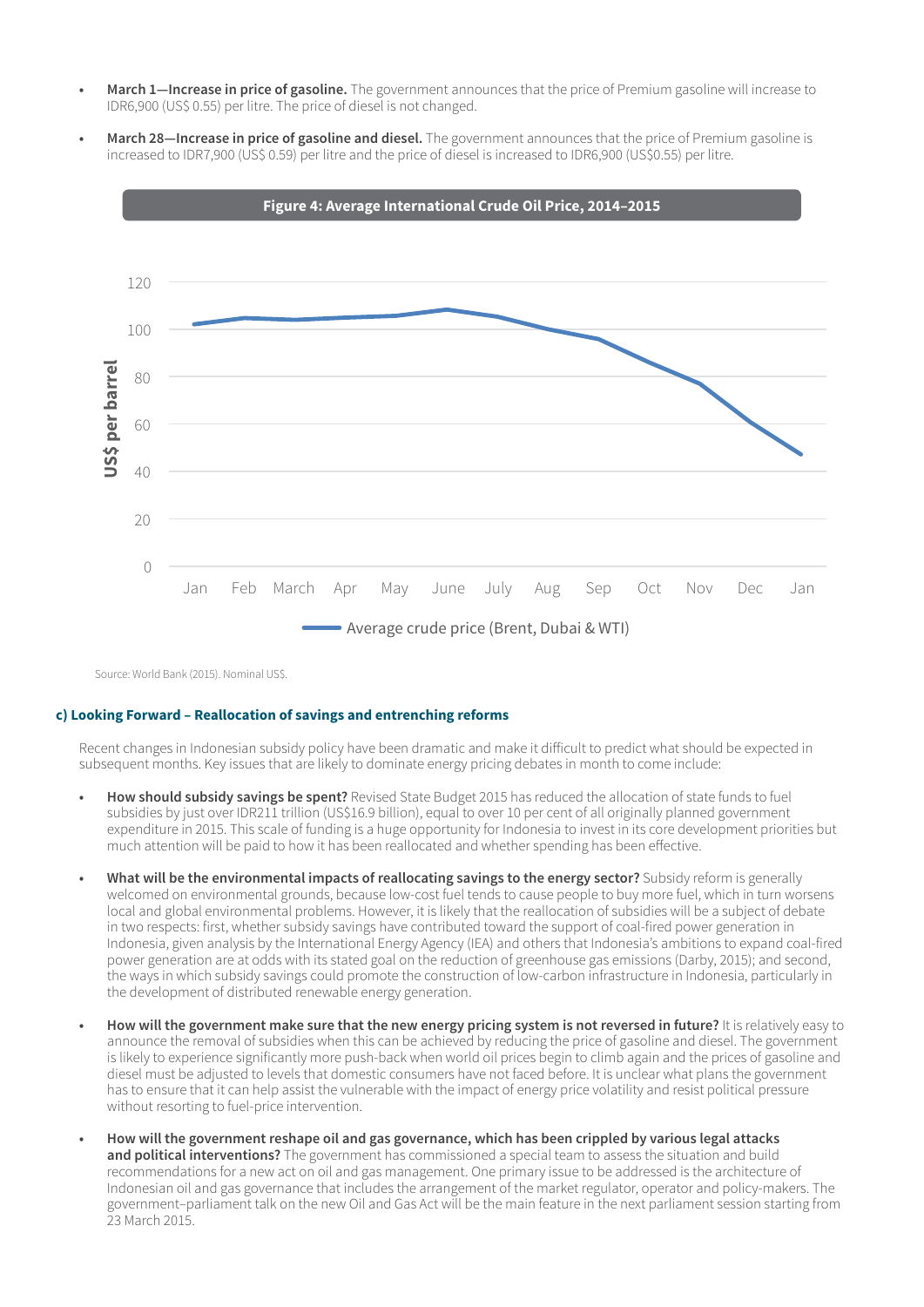Beyond these near-term questions, it is unclear what stance the Widodo government has on the country's major remaining energy subsidies: for diesel (through the new "fixed" subsidy mechanism), kerosene, LPG and electricity. It is possible that the government may wish to harness the momentum of recent reforms to cut energy subsidies more broadly as 2015 continues. Alternatively, the government may judge that the short-term political cost of cutting Indonesia's remaining subsidies―smaller than the recently reformed fuel subsidies, but still significant―outweighs the long-term benefits.



Note:

\* No breakdown of subsidy expenditure by fuel was made available in Revised State Budget 2014. In this figure, it has therefore been assumed that fuel subsidies in 2014 are divided between different fuels according to the same proportions as 2013. Note also that this figure indicates planned rather than actual expenditure for 2014, i.e., the impact of declining oil prices and subsidy reforms in November is not reflected in the bar for 2014. Source: Ministry of Finance (2012; 2013) and National Audit Board (2014).

#### **(d) Current dynamics in subsidized fuel markets**

**Gasoline** *(Premium-branded)*—Gasoline prices remained fixed throughout most of 2014, until November 18, when prices were increased from IDR6,500 to IDR8,500 per litre (US\$0.52 to US\$0.7 per litre). On December 31, 2014, it was announced that prices would change again, this time being decreased, to IDR7,600 per litre (US\$0.61 per litre). It was announced at the same that Premium gasoline would no longer be subsidized in Indonesia, categorized from now on as a "general fuel." The only exception to this was a subcategory of Premium gasoline called "special designated fuel", defined as Premium gasoline that is distributed outside the Java-Madura-Bali areas of Indonesia. This is also to be sold at market prices, with the exception that its distribution costs will remain subsidized. On Monday January 19, the price of Premium gasoline was decreased again to IDR6,600 per litre (US\$0.53 per litre) (Lontoh & Beaton, 2015). The first price increases took place in March.

#### **Table 6: Changes in Premium Gasoline Price (IDR per litre), 2014–2015**

|                  | <b>Pre-reform</b> | 18 November 2014 | 1 January 2015 \ | <b>19 January 2015</b> | 1 March 2015 | 28 March 2015 |
|------------------|-------------------|------------------|------------------|------------------------|--------------|---------------|
| Premium gasoline | 6.500             | 8,500            | .500             | 6.500                  | 6.900        | 7.400         |

Source: Lontoh & Beaton (2015).

BPH Migas, Indonesia's downstream oil and gas regulator, declared that the task of distributing Premium in 2015 will be carried out by two companies, PT Pertamina and PT Aneka Kimia Raya (AKR) Corporindo Tbk. Initially, the two companies were allocated quotas of 29.46 million kilolitres and 20,000 kilolitres of Premium, respectively (RambuEnergy, 2014a). However, in recognition of subsequent changes to the fuel subsidy policy, downstream regulator BPH Migas has proposed reducing the volume of subsidized gasoline and automotive diesel from 46 million kilolitres to 17.9 million kilolitres (Liputan6, 2015), with only Pertamina distributing the remaining supplies of Premium fuel.

The new pricing formula for special designated gasoline states that prices will be determined by a base market price plus taxes (value added tax and a motor fuel tax) and minus a 2 per cent subsidy, to compensate distribution costs, paid to the distributor. The exact retail price is to be decided by individual marketing companies, with a profit margin pegged at between 5 to 10 per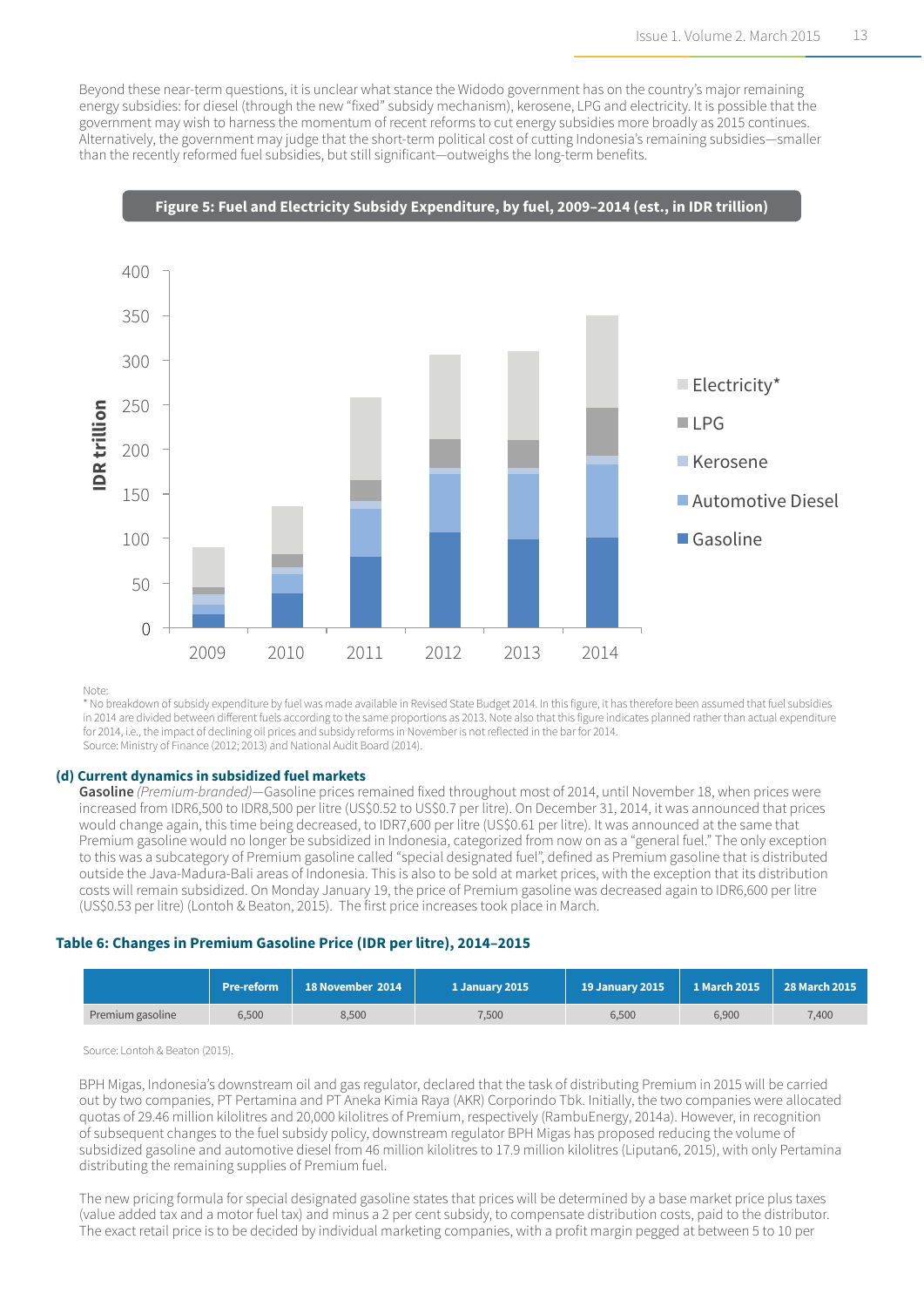cent of the base market price used by the government. The government's base price will be derived from an average international oil price index (Indonesia currently uses the Mean of Platts Singapore [MOPS]) and the central bank's US\$ buying rate from day 25 to day 24 in the previous month (Lontoh & Beaton, 2015). The concept of a base price in the fuel pricing formula is intended to articulate and preserve the core principle that the state controls the domestic fuel price (Ministry of Energy and Mineral Resources, 2014). According to recent reports, fuel retailers in Java-Madura-Bali are allowed to have a 5 to 10 per cent profit margin, while the profit margin for the retailers outside Java-Madura-Bali is uniform at 5 per cent (Merdeka, 2015).

**Diesel** *(Solar-branded)*—Like Premium gasoline, Solar diesel prices remained fixed throughout most of 2014, until November 18, when prices were increased from IDR5,500 to IDR7,500 per litre (US\$0.44 to US\$0.62 per litre). On December 31, 2014, it was announced that prices would change again, this time being decreased, IDR7,250 per litre (US\$0.6 to US\$0.58 per litre). It was announced at the same that from January 1 onwards Solar diesel would receive a "fixed" subsidy. This means that the price of Solar should vary in 2015, but with a fixed gap between domestic and market prices, set at IDR1,000 (US\$0.08). On Monday, January 19, the price of Solar diesel was decreased again to IDR6,400 (US\$0.6 to US\$0.51 per litre) (Lontoh & Beaton, 2015). The first price increases took place in March.

Solar diesel will also be distributed in 2015 by two companies, PT Pertamina and PT Aneka Kimia Raya (AKR) Corporindo Tbk, with quotas of 15.045 million kilolitres and 625,000 kilolitres of Solar, respectively (RambuEnergy, 2014a).

#### **Table 7: Changes in Indonesian Fuel Prices (IDR per litre), 2014–2015**

|              | <b>Pre-reform</b> | 18 November 2014 | 1 January 2015 | <b>19 January 2015</b> | <b>28 March 2015</b> |
|--------------|-------------------|------------------|----------------|------------------------|----------------------|
| Solar diesel | 5.500             | 7.500            | 7,250          | 6,400                  | 6.900                |

#### Source: Lontoh & Beaton (2015).

**Kerosene and LPG** —Unlike gasoline and diesel, the price of kerosene was not altered in either November 2014 or January 2015, remaining at IDR2,500 (US\$0.20) per litre. In the long term, kerosene subsidy policy is closely linked to Indonesia's LPG-forkerosene Conversion Program, which aims to substitute the use of subsidized kerosene with the subsidized 3kg-cylinder LPG in poor rural households. Some subsidized kerosene remains in distribution because the Conversion program determined that several areas of Indonesia―such as the Maluku islands archipelago and West Papua―would not be targeted for LPG conversion "for technical reasons" (PT Pertamina [Persero] & the WLPGA, 2012).

Like kerosene, there have also been no price changes in 2014 for 3-kg cylinders of LPG, which are sold at a subsidized rate of IDR5,000 (US\$0.40) per kg. The aim of the subsidy is to help support energy access for low-income households.

A number of price changes have however taken place for 12kg-cylinder LPG. This variant of LPG is the same fuel as the 3kgcylinder variety, but sold in larger cylinders. It does not receive a formal government subsidy (through budgetary transfers) because the one-off cost of purchase is generally too expensive for low-income households to afford, and it is therefore not targeted for government support―however, 12kg-cylinder LPG is essentially subsidized. For several years PT Pertamina has sold the fuel below its cost of supply. The cost of this subsidy is born by PT Pertamina, which claims it has sustained losses of IDR21.8 trillion (US\$2.0 billion) for selling under-priced 12kg-cylinder LPG between 2008 and 2013. Attempts in January 2014 to increase the price of 12kg-cylinder LPG by 67 per cent were unsuccessful, following public outcry and a Presidential instruction to review the decision. Since that time, PT Pertamina developed a price adjustment scheme, declaring a timeframe for price increases of "non-subsidized" LPG every six months that would last until the end of 2016. This resulted in a September 2014 price increase from IDR92,800 to IDR114,300 per cylinder (US\$7.42 to US\$9.14 per cylinder) and again in January 2015 to IDR134,700 (US\$10.78) per cylinder. On January 19, prices were adjusted once again, this time downwards, to IDR129,000 (US\$10.32) per cylinder.

**Electricity**—Electricity subsidies in Indonesia are conferred by the different rates per kilowatt hour charged to different customer classes by PT PLN (PT Perusahaan Listrik Negara), Indonesia's state-owned electricity company: the public service (class S), households (class R), businesses (class B), industry (class I) and government and street lighting (class P), each of which is subdivided again into groupings of small, medium, and large power connections.

At the time of writing, the household class with connections of 1,300 VA and above, the business class with a medium and large power connections (B2 and B3), and most government classes have already reached or exceeded the point that PT PLN has targeted as being the market price, around IDR1,350 (US\$0.12) per kWh (Tempo, 2012), while subsidies continue to exist for several tariff classes, especially for the low-power connections in residential, business and industry classes. By number of power connections, those classes compose the largest block of electricity users in Indonesia.

The cost of the electricity subsidy in the past year has been particularly volatile, having increased by 45.4 per cent in the State Budget Revision 2014. The large rise in expenditure has been primarily driven by the weakening of the rupiah. In May 2014, Mr. Jarman, the Director General of Electricity in the Ministry of Energy and Mineral Resources, stated that for every IDR100 drop in the IDR/US\$ exchange rate, there would be an IDR1.1 trillion (US\$0.1 billion) increase in electricity subsidy expenditure (Detik, 2014).

To help cope with mounting electricity subsidy costs, Indonesia has been bringing the electricity tariff up with periodical adjustments according to a predetermined timetable since 2013. In January 2014, the government acquired parliament's approval to apply a tariff adjustment on industry classes with medium and large connections, I3 and I4 (Tempo, 2014a), as well as agreeing for more tariff adjustments to be phased in every two months, starting in May 2014 (Lontoh, Clarke, & Beaton, 2014) This has been successfully pursued (see Table 8) and, since May 2014, PT PLN website has also started to publish monthly tariff announcements (PLN, 2014).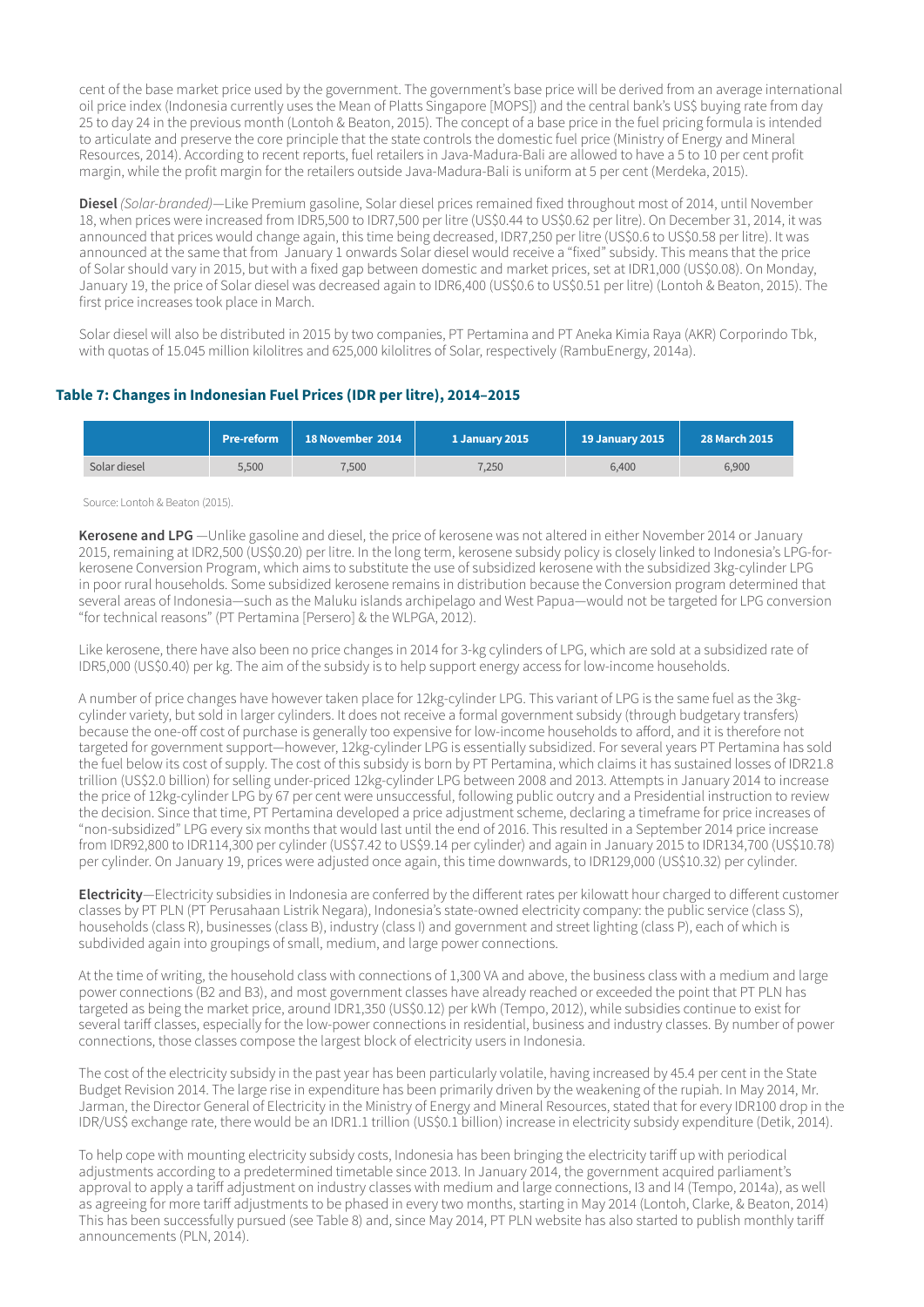| <b>Tariff Group</b> | <b>Tariff Class</b>    | <b>IDR</b> per | <b>May-14</b> | $Jul-14$ | Sept-14  | <b>Nov-14</b> | $Jan-15*$ |
|---------------------|------------------------|----------------|---------------|----------|----------|---------------|-----------|
|                     | R1 up to 450 VA        | kWh            | 415.00        | 415.00   | 415.00   | 415.00        | 415.00    |
|                     | R1 900 VA              | kWh            | 605.00        | 605.00   | 605.00   | 605.00        | 605.00    |
| Residential         | R1 1.300 VA            | kWh            | 979.00        | 1,090.00 | 1,214.00 | 1,352.00      | 1,496.05  |
|                     | R1 2,200 VA            | kWh            | 1,004.00      | 1,109.00 | 1,224.00 | 1,352.00      | 1,496.05  |
|                     | R2 3,500 VA - 5,500 VA | kWh            | 1,145.00      | 1,210.00 | 1,279.00 | 1,352.00      | 1,496.05  |
|                     | R3 > 6,660 kVA         | kWh            | 1,352.00      | 1,352.00 | 1,352.00 | 1,352.00      | 1,496.05  |
|                     | B1 up to 450 VA        | kWh            | 535.00        |          |          | 535.00        | 535.00    |
|                     | <b>B1 900 VA</b>       | kWh            | 630.00        |          |          | 630.00        | 630.00    |
| <b>Business</b>     | B11,300VA              | kWh            | 966.00        |          |          | 966.00        | 966.00    |
|                     | B1 2,200 VA - 5,500 VA | kWh            | 1,100.00      |          |          | 1,100.00      | 1,100.00  |
|                     | B2 6,600 VA - 200 kVA  | <b>kWh</b>     | 1,352,00      |          |          | 1,352.00      | 1,496.05  |
|                     | B3 > 200 kVA           | kVArh          | 1,117.00      |          |          | 1.117.00      | 1,159.30  |
|                     | <b>I1450 VA</b>        | <b>kWh</b>     | 485.00        | 485.00   | 485.00   | 485.00        | 485.00    |
|                     | <b>I1 900 VA</b>       | kWh            | 600.00        | 600.00   | 600.00   | 600.00        | 600.00    |
|                     | I1 1,300 VA            | kWh            | 930.00        | 930.00   | 930.00   | 930.00        | 930.00    |
| Industry            | I1 2,200 VA            | kWh            | 960.00        | 960.00   | 960.00   | 960.00        | 960.00    |
|                     | I13,500 VA - 14 kVA    | kWh            | 1,112.00      | 1,112.00 | 1,112.00 | 1,112.00      | 1,112.00  |
|                     | 13 Tbk > 200 kVA       | kVArh          | 938.00        | 1,018.00 | 1,105.00 | 1,200.00      | 1,159.30  |
|                     | I4 > 30,000 kVA        | kVArh          | 819.00        | 928.00   | 1,051.00 | 1,191.00      | 1,011.99  |
|                     | P1 6,600 VA - 200 kVA  | kVArh          | 1,352.00      | 1,352.00 | 1,352.00 | 1.352.00      | 1,496.05  |
| Government          | P2 > 200 kVA           | kVArh          | 1,026.00      | 1,081.00 | 1,139.00 | 1,200.00      | 1,159.30  |
|                     | P <sub>3</sub>         | kWh            | 997.00        | 1,104.00 | 1,221.00 | 1,352.00      | 1,496.05  |

#### **Table 8. Electricity Tariff Adjustments for Selected Consumer Classes, May 2014 to January 2015**

Notes: There are differences between the tariffs published in the PT PLN announcement and in MEMR Regulations. In this table, the tariffs from May 2014 to November 2014 are extracted from MEMR Regulations. For January 2015, wherever there are differences, numbers from the PT PLN announcement are used, which seem likely to be more accurate in reflecting the current situation. The use of a \* indicates that a PT PLN tariff announcement is the source. Blue indicates no change, green indicates a tariff increase and pink indicates a tariff decrease. Sources: PLN (2014); Ministry of Energy and Mineral Resources (2014a; 2014b; 2014c).

In 2015, PT PLN declared an increase of electricity tariff for several classes in 2015. According to the newest regulation signed on December 24, 2014 by Sudirman Said, the new Minister of Energy and Mineral Resources, the electricity tariff will be determined by PT PLN, and tariff adjustment will be conducted on monthly basis, based on an evaluation on the IDR—US\$ exchange rate, the Indonesian Crude Price and the inflation rate. This regulation is operational as of 1 January 2015.

Fuel consumption for PT PLN's power generation in Indonesia is dominated by coal, with 35.51 million tons in 2012 (PLN, 2013), equal to 57.35 per cent of the fuel consumption in Indonesia's power generation (Pusdatin, 2014).

#### **e) Recommendations, 2015**

Recent dramatic changes in fossil energy pricing are an enormous step forward for Indonesia, ending over a decade of large and uncontrollable public spending and freeing up funds equal to over 10 per cent of total government expenditure for other development priorities. The challenge over the next year will be to make the most of low oil prices by developing better systems for pricing fuel and for assisting vulnerable businesses and households when world prices rise again.

Based on the above analysis, the following recommendations are made for each fuel type.

#### *Premium***-brand gasoline and** *Solar***-brand diesel**

- Develop a roadmap for the implementation of a fuel pricing mechanism that is independent from the short-term political cycle and enforced by strong regulatory powers.
- Continue to improve capacity for providing assistance to businesses and households, particularly around large increases in world fuel prices. This should include creating explicit linkages for safety net policies to respond to large upward volatility in energy prices.
- Assess the impacts of ongoing price changes in 2015 to help inform policy. This should include detailed assessment of the relationship between fuel prices and the price of other goods across the economy.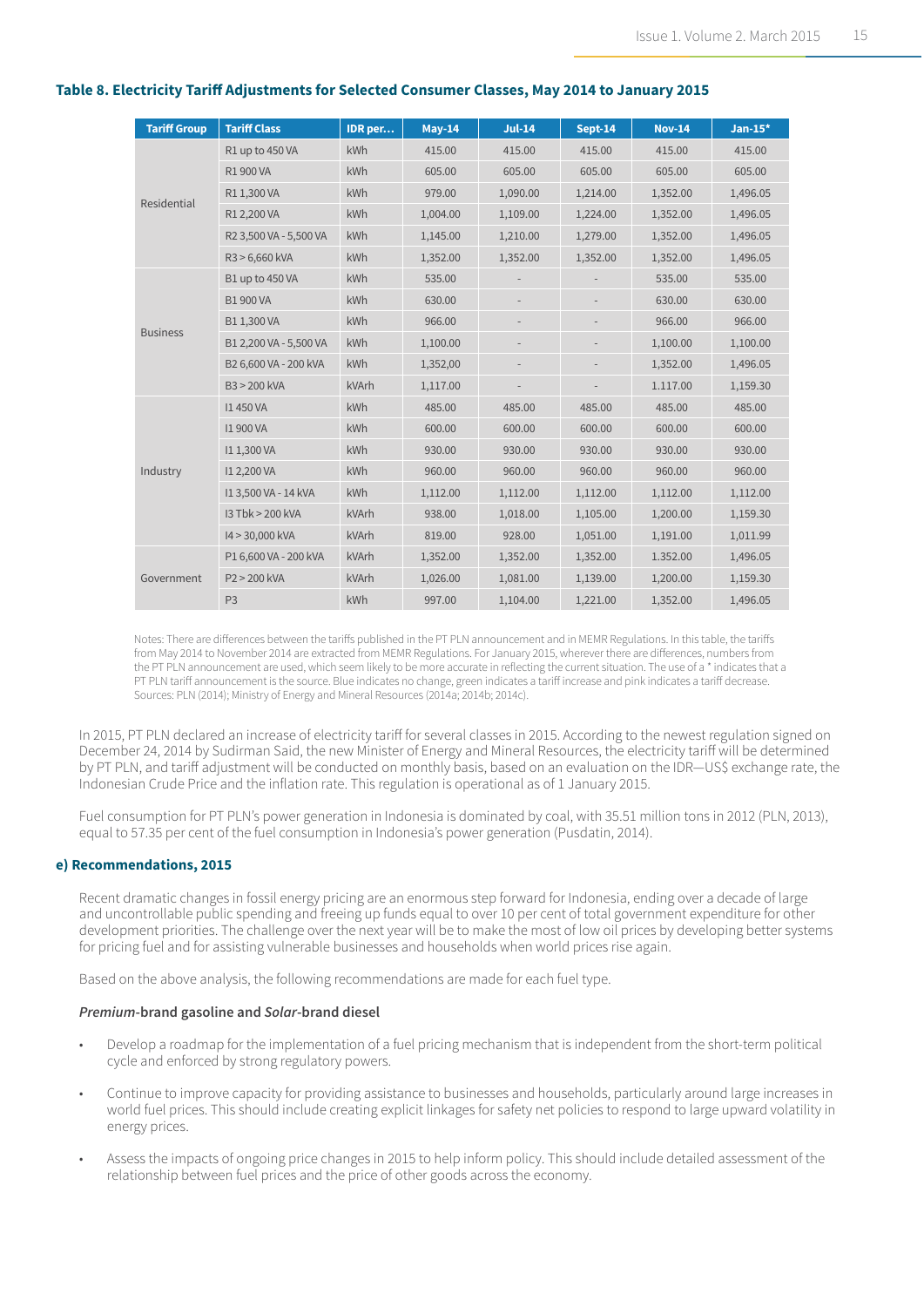#### **Kerosene and LPG**

- Continue the implementation of the LPG-for-Kerosene Conversion Program.
- Develop a roadmap for the ultimate reform of both 3kg-cylinder LPG and kerosene subsidies, determined by the time it will take to set up alternative policy measures that can ensure households have access to clean and modern forms of energy.
- Continue efforts to ensure that the price of 12kg-cylinder LPG is regularly changed to reflect market prices.

#### **Electricity**

- Continue the implementation of gradual price reforms until electricity pricing fully recovers the ongoing costs of maintaining and improving Indonesia's electricity system.
- Develop a comprehensive strategy to improve performance of electricity lifeline rates (rates granted to lower-income households).
- Maintain the expansion of electricity production and provide a business-friendly climate for new investment in the electricity sector, at the same time as ensuring that reallocated subsidy expenditure is used to promote low-carbon electrification options where possible, particularly in cases where geothermal power and distributed renewable generation may offer competitive performance versus conventional power generation technologies.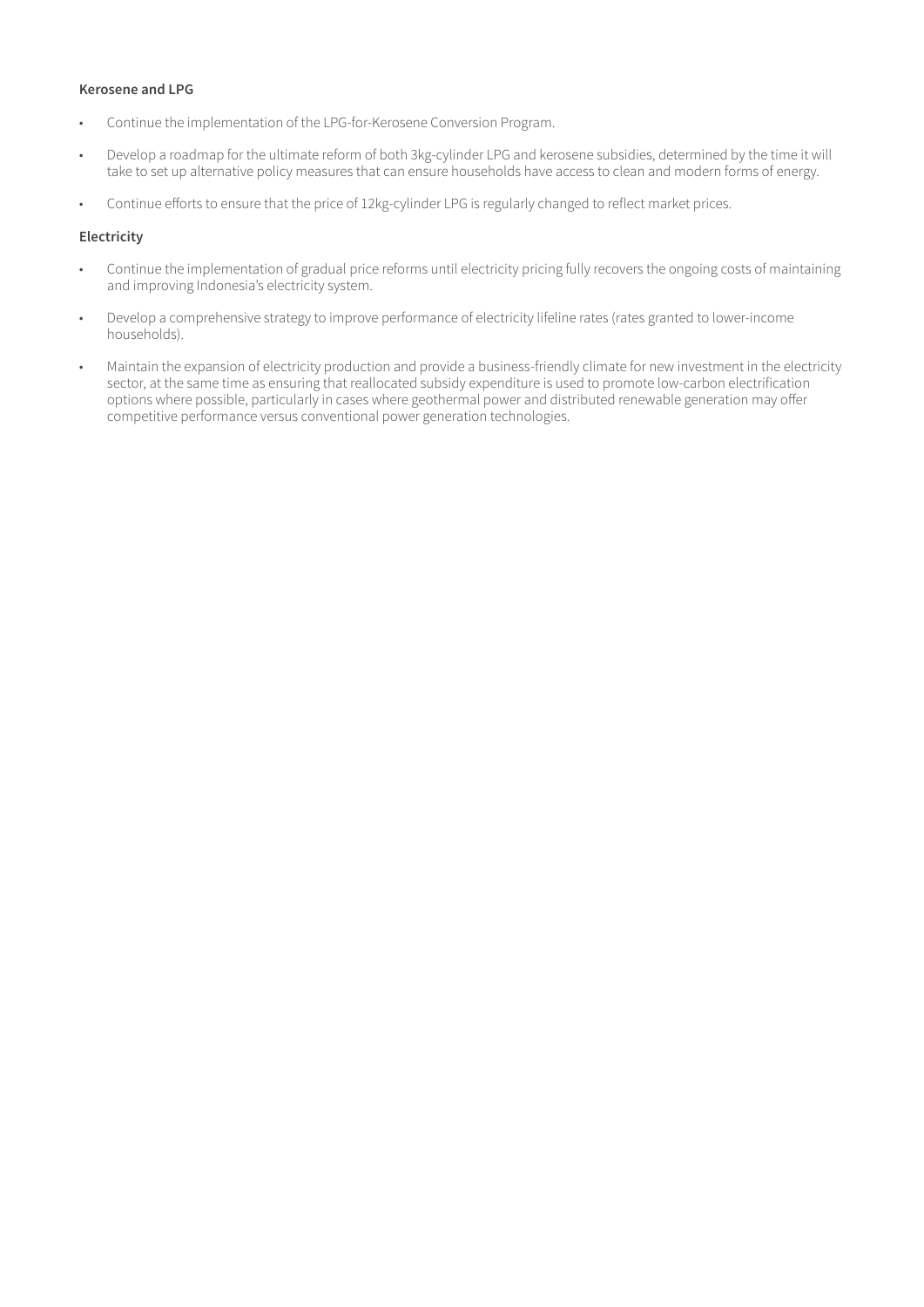### **Part Two: Guest analysis**



### **Fuel Subsidy and the Challenges for the New Government** By Rahimah Abdulrahim and Bawono Kumoro

#### **Introduction**

The once-every-five years "festival of democracy" that is the presidential election has now passed and the new government—led by President-elect Joko Widodo Vice-President-elect Jusuf Kalla—have quickly gotten to work. Despite some resounding economic achievements during the leadership of President Susilo B¬ambang Yudhoyono over the past 10 years, it is clear that sustaining the country's booming economic growth is of prime importance. In order to achieve this, tackling Indonesia's fuel subsidy has been rightly identified as a priority. How much has been achieved? What challenges are still to come?

#### **The Fuel Subsidy Problem**

For many years, the fuel subsidy has significantly overburdened the state budget, with a clear trend of year-on-year increases. In 2011, fuel subsidies reached IDR165 trillion, and in 2012 spending increased sharply to IDR211 trillion. Costs decreased slightly in 2013, to IDR210 trillion, but bounced back in 2014 to a new high of IDR246 trillion. The numbers are high for unproductive spending that does not contribute toward job creation. Meanwhile, budget allocation for infrastructure—a productive spending that contributes toward job creation and economic growth—in 2014 was only IDR206 trillion.

Much research has criticised the allocation of funding to fuel subsidies. Data from the Ministry of Energy and Mineral Resources in 2011 shows that the largest share of fuel subsidies has been enjoyed by the owners of four wheeled vehicles (53 per cent), instead of the owners of motorcycles (40 per cent) and public transport (3 per cent). Similarly, in a report entitled "Why is Reducing Energy Subsidies a Prudent, Fair, and Transformative Policy for Indonesia?", the Chief Economist of the World Bank in Indonesia, Ndiame Diop, revealed shocking data that indicated IDR178 trillion of the fuel subsidy is enjoyed by the upper middle class, and not the poor who truly need it.<sup>2</sup>

Wasteful spending from having the wrong subsidy targets has long been a problem for Indonesia's economy. This seems like a trap that we never fully escape. Across the eras of President Soekarno, President Soeharto, President Bacharuddin Jusuf Habibie, President Abdurrahman Wahid, President Megawati Soekarnoputri, and President Susilo Bambang Yudhoyono (SBY), fuel subsidies have been a difficult issue to solve. Political courage from the new government is required in order to proceed with strategic actions in managing the bloated fuel subsidy budget.

#### **Rapid reforms―and future risks**

Not long after the presidential inauguration, Joko Widodo's administration decided to hike the subsidized fuel price in November 2014. Then, approaching 2015, President Joko Widodo announced a new fuel subsidy policy. The government decided to remove fuel subsidies on gasoline while implementing a fixed-subsidy system on diesel of IDR1,000 per liter. Therefore, gasoline price will be based on market mechanism and adjust to fluctuations of the world oil price. The government's leadership on this issue is brave, rational and visionary, even though it is far from populism.

The decision should be appreciated for its positive impacts on fiscal sustainability. By letting the gasoline price follow the movement of world oil prices, the state budget will no longer be burdened by fuel subsidies and the government has more fiscal space to address other needs.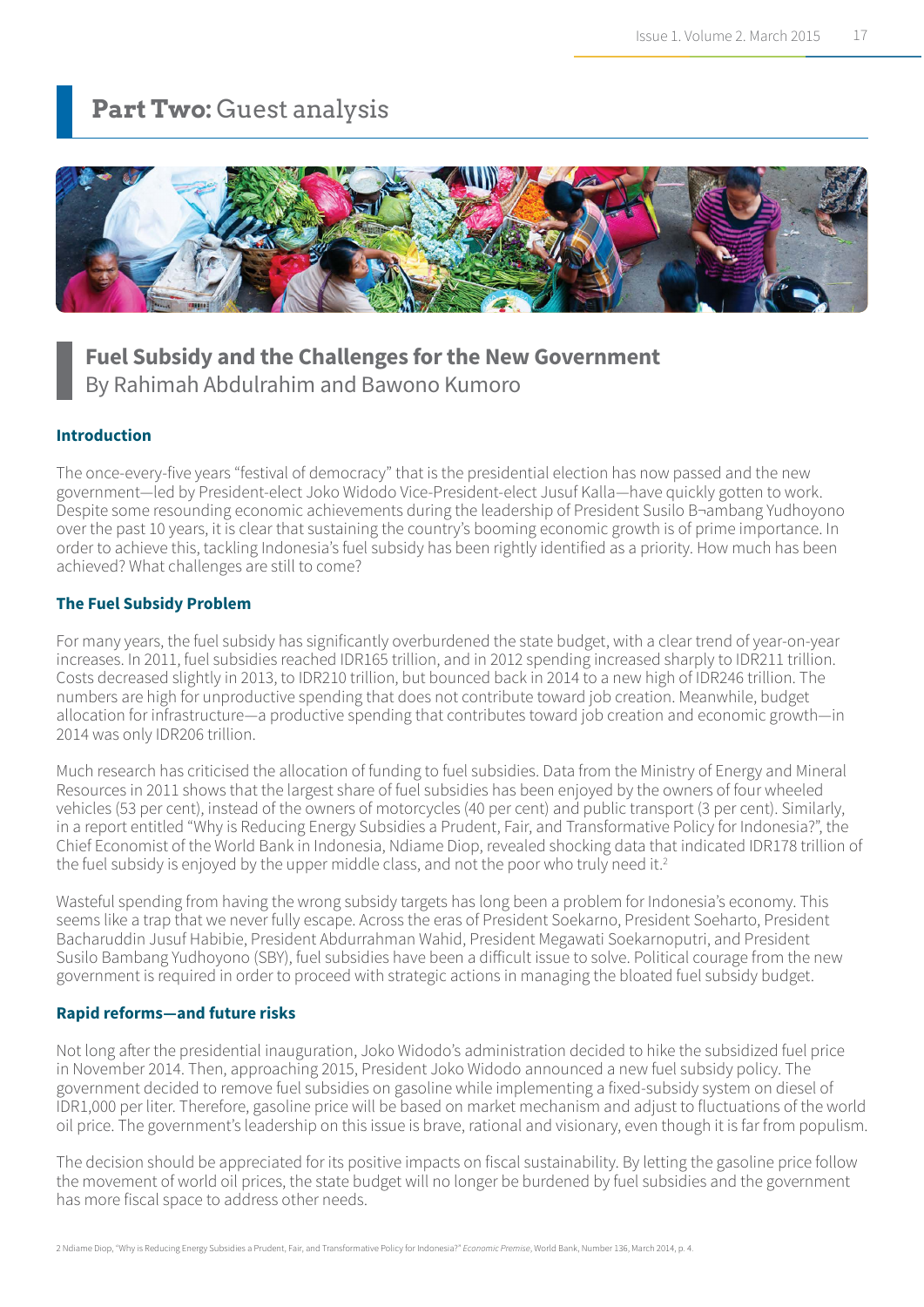#### **Political Challenges of Parliament**

The pros and cons immediately appeared after the government issued the policy. The reduction of fuel subsidies what's more, removal of fuel subsidies—is seen to be unpopular politically. The policy will become an attractive political commodity for the parties in the parliament, especially opposition parties. By opposing the unpopular policy issued by the government, opposition parties will be perceived as "pro poor."

Political challenges from parliament may be likely to occur considering the political stance of the Gerindra Party, Golkar Party, National Mandate Party (PAN) and Prosperous Justice Party (PKS). They have shown strong opposition against government policy on fuel subsidies. Opposition parties are currently collecting signatures from members of parliament to submit interpellation to the government. Interpellation is a right of the House of Representatives (DPR) to request clarification from the government regarding certain policies that are considered important, strategic, and have wide ranging impacts.

This is understandable since—as mentioned before—fuel subsidies are an interesting and "sexy" political commodity. But, such a mind-set is a self-interested one, pushing aside the interest of the people and replacing it with a political stage for politicians to seek popularity.

It should also be noted that all of the parties that signed the interpellation request are those who sit on the opposition bench against the government of Joko Widodo and Jusuf Kalla. Indeed, the political position of those parties serves as the determining factor that shapes their views regarding fuel subsidy. If political parties were in the position of the ruling coalition parties, it is not a stretch to suggest that they would adopt a more realistic and proportional approach regarding fuel subsidy reduction. On the other hand, opposition political parties will most likely disagree with fuel subsidy reduction even when they have supported such a policy in the past, as was shown by the parties that supported the interpellation. It should be noted that during President SBY's administration, all of those parties supported fuel subsidy reduction.

The same situation also applies to Indonesian Democratic Party of Struggle (PDIP) during SBY's regime. The current ruling party had been consistent in its opposition against fuel subsidy reduction. Under President Joko Widodo's regime, they changed their stance 180 degrees by showing a more realistic and proportional approach towards fuel subsidy.

#### **Test of Time**

It may not be easy for the new government to stick to its commitment to reform fuel subsidies. The public will see how brave the Joko Widodo-Jusuf Kalla government will be in confronting the economic ups and downs that will undoubtedly occur throughout their Presidency: will they be able to leave behind them an era of increased public spending on priorities like infrastructure, democracy, health and education; or will they return to the formula of previous governments, subsidizing fuel for the sake of continuing popularity and electability?

*Rahimah "Ima" Abdulrahim is the Executive Director of The Habibie Center—one of Indonesia's leading think tanks that focuses on Democracy and Human Rights. In addition to running the day-to-day operations of The Habibie Center, her work includes managing the ASEAN Studies Program, as well as supervising a research project advocating peace policy in Indonesia.*

*Bawono Kumoro is a Political Researcher at the Habibie Center.*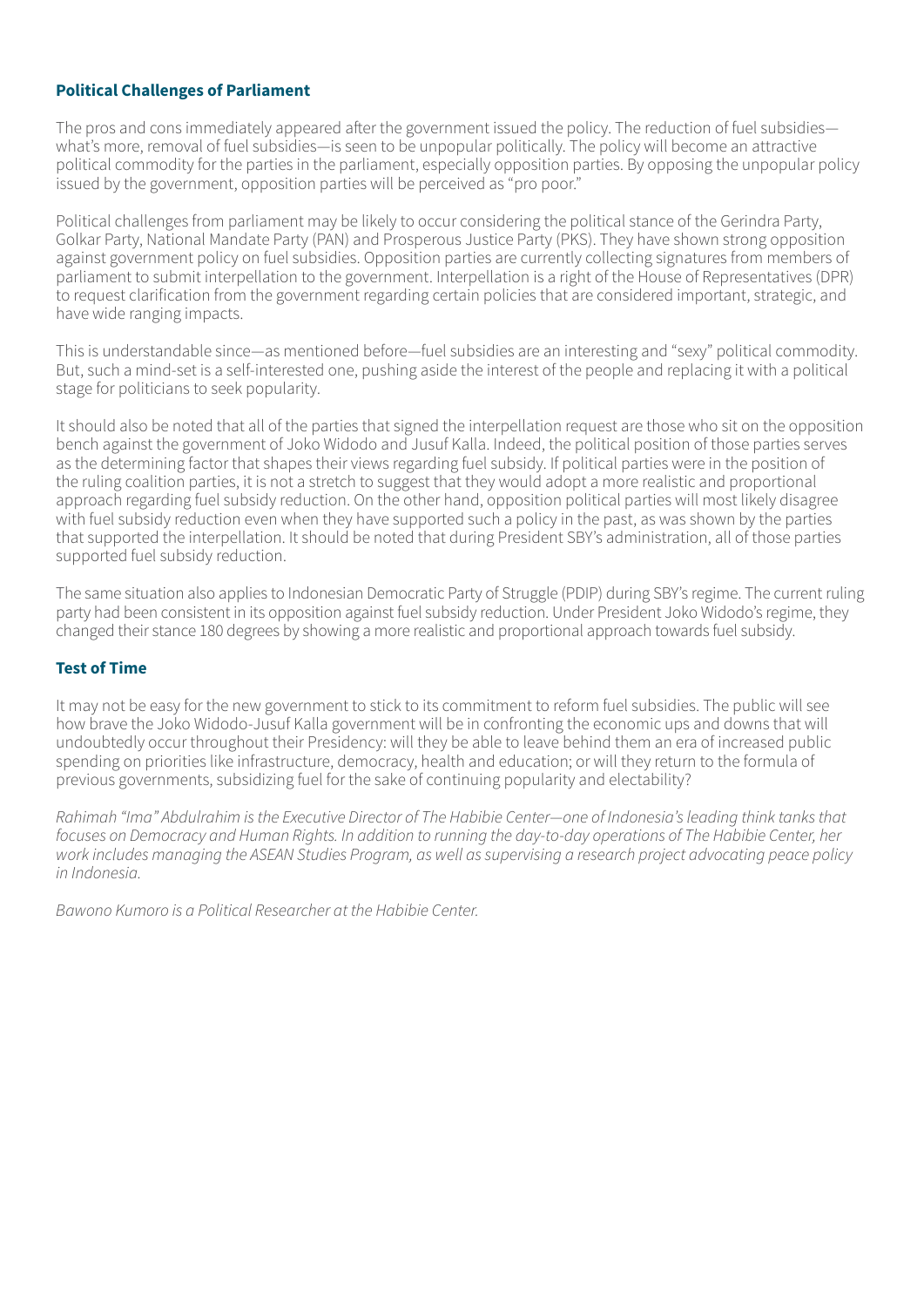### Interview: Public Attitudes Toward Fuel Subsidy Reform

*The reform of subsidies for fuel has received a great deal of attention in the past months. But what do citizens think? Toward the end of 2014, Lembaga Survei Indonesia (LSI) conducted a number of focus group discussions in Jakarta, Yogyakarta and dan Makassar, as well as a nationally representative survey of public opinion. Dodi Ambardi Ph.D. and Hendro Prasetyo Ph.D. from LSI agreed to speak with the GSI's Lucky Lontoh, to share thoughts on findings from their research.*

#### *To help our readers understand your research, can you briefly explain the difference between conducting "focus group discussions" and a "public survey?". Why do both, and how do they relate to one another?*

A focus group discussion—or FGD—deepens our understanding about a particular subject matter, while a survey finds a representative output from a particular survey population.

The focus group discussion in this project was conducted to assess people's general understanding and attitudes towards the policy of fuel subsidy reform. It was conducted earlier than the survey, so it could be used as a secondary input to improve LSI's survey instruments. The FGDs were conducted in three cities, Jakarta, Makassar, and Yogyakarta. The main survey was intended to identify trends of public opinion and the elements that shape opinion.

#### *Fossil-fuel subsidy reform is a controversial topic in Indonesia, so public opinion really depends on who you ask. How did you make sure your findings were representative?*

FGD respondents were selected with several categories in mind. They were all inhabitants in the provinces of Jakarta, Yogyakarta or Makassar. The respondents from Jakarta were chosen to represent the views of those from a big city urban population; in Yogyakarta, to represent rural households (deriving from a small town outside the city of Yogyakarta and several villages in the regency of Bantul); and in Makassar, to represent populations outside the Java– Bali area. Each FGD group consisted of a 50:50 ratio of male and female participants.

For both the FGD and the survey, respondents were 17 years of age or older, or already married; in other words, people who are eligible to exercise political rights in the election. Both also considered the means of transportation that respondents have. This was classified into motorcyclists, commuters with public transport, and car owners. The project also paid attention to income classifications, which was divided into two groupings, a lower-income and an upper-income groups.

For the survey, LSI used a probability method—stratified random sampling—to choose the sampling population. The total number of respondents is 2,899, covering all regions in Indonesia. The margin of error with this approach is expected to be around 1.8 per cent, assuming a simple random sampling.

#### *Did you see a large degree of support for or against a fuel price rise?*

The baseline position of most of the respondents, regardless of their social strata and region, was a strong rejection of price increase initiatives. At the same time, most of the respondents underestimated the value of fuel subsidies. Most thought that spending is more-or-less equal to other government spending on other social welfare policies. Without further explanation, most respondents also failed to estimate that high-income society groups absorb most of the fuel subsidy, or at least, they estimated that the high-income group absorbed less than it actually does. Respondents' level of knowledge about fuel subsidy issues was weak and filled with inaccurate estimations. This was found among all respondents and all groupings.

After an explanation about the state of government spending, the respondents started to be more supportive of the idea of a budgetary adjustment, including the option to reduce the amount of fuel subsidy, such as a 10 per cent reduction. The approval for a price increase came with suggestions on how to improve government performance in other ways. The level of support for government varied among the respondents. Generally, public trust in the government was found to be weak, with some respondents even expressing hostility toward the government, especially among the higher income class. Weak public trust among the lower-income class was generally manifested in apathy toward government policy.

The forms of compensation most broadly supported by respondents were healthcare and education support. The respondents normally related the type of compensation they want with their lifestyle or living condition. Most respondents from lower-income classes suggested compensation focused at the micro level and closely related to their daily lives, such as more tangible financial or capital support to their businesses. Respondents from higher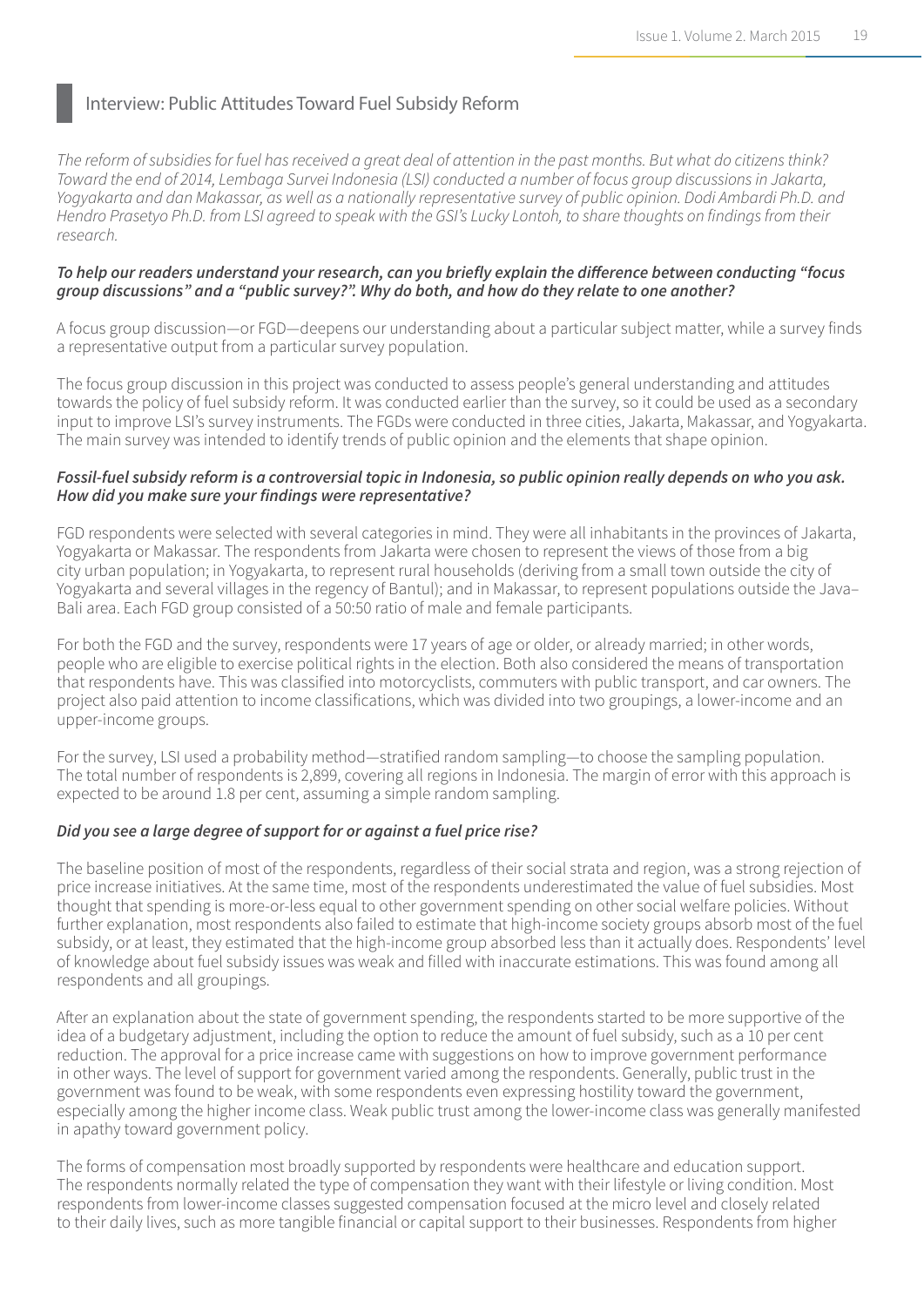income classes favoured more sophisticated compensation schemes, such as providing credit incentives to small businesses. This example shows how groups could favour similar goals, but with a different understanding of how the economy works in practice. Motorcycle and car owners, who were taken to represent the middle and high-income class, showed greater empathy toward the poor, but they had no firm idea of how to reduce the burden of policy change on the poor.

#### *What were the reasons that people gave for their opinions? Were there any key issues that would change participants' minds?*

In our view, an individual's place on various social "spectrums"—their individual situations, such as profession and experience—influenced their attitudes and answers. Additional information about the real value of subsidy and comparisons between government spending also incited further consideration. New information was able to change respondents' views to a considerable degree. Sympathy toward the poor drove respondents in reconsidering fuel subsidy expenditure.

#### *Did people express an opinion on how subsidies should be reformed—such as how quickly subsidies should be removed?*

People from a low-income class such as farmers and fishermen in Yogyakarta, and motorcyclists in Makassar, had a more radical stance on reform, preferring a "big-bang" approach, rather than gradual changes. They assumed that this would greatly ease the burden they have to endure, since they could escape potential repeated adjustments if reform is conducted in a gradual manner. They also expected that a big-bang approach would lessen the frequency of street demonstrations that potentially disturb their business. Some of the motorcyclists in Makassar cited that they are tired of having social turmoil in their hometown. Makassar is known for having massive violent protests, sometimes developing into conflict among social groups within society, every time the government has tried to pass the price increase policy. So in general, economic stability and peace and security were their main considerations.

People at a higher income level, represented by car owners, and respondents in Jakarta, tended to opt for a more conservative approach in order to lessen the economic impact.

#### *Generally, did people feel like their opinions mattered, and that it was possible to have a dialogue with the government on if, when and how subsidies should be reformed?*

The level of public trust in the government was weak. Respondents tended to show apathy or reluctance when asked about options for delivering their views to political elites, generally reflecting a view that their opinions would not be listened to. The FGDs didn't explore in more detail, though, the specific ways in which people's views could reach political decision makers.

#### *If readers are interested in seeing the detailed findings of your survey, is it publicly available?*

The Faculty of Economics and Businesses has recently conducted some detailed analysis of the survey results. It is now available in English and Indonesian at: [http://www.iisd.org/gsi/sites/default/files/ffs\\_indonesia\\_perception.pdf](http://www.iisd.org/gsi/sites/default/files/ffs_indonesia_perception.pdf).

*Dodi Ambardi, Ph.D. is the Executive Director of Lembaga Survei Indonesia. He is currently a lecturer at University of Gadjah Mada in Yogyakarta. He completed his Ph.D. from Ohio State University in 2008.*

*Hendro Prasetyo, Ph.D. is the Research Director of Lembaga Survei Indonesia.*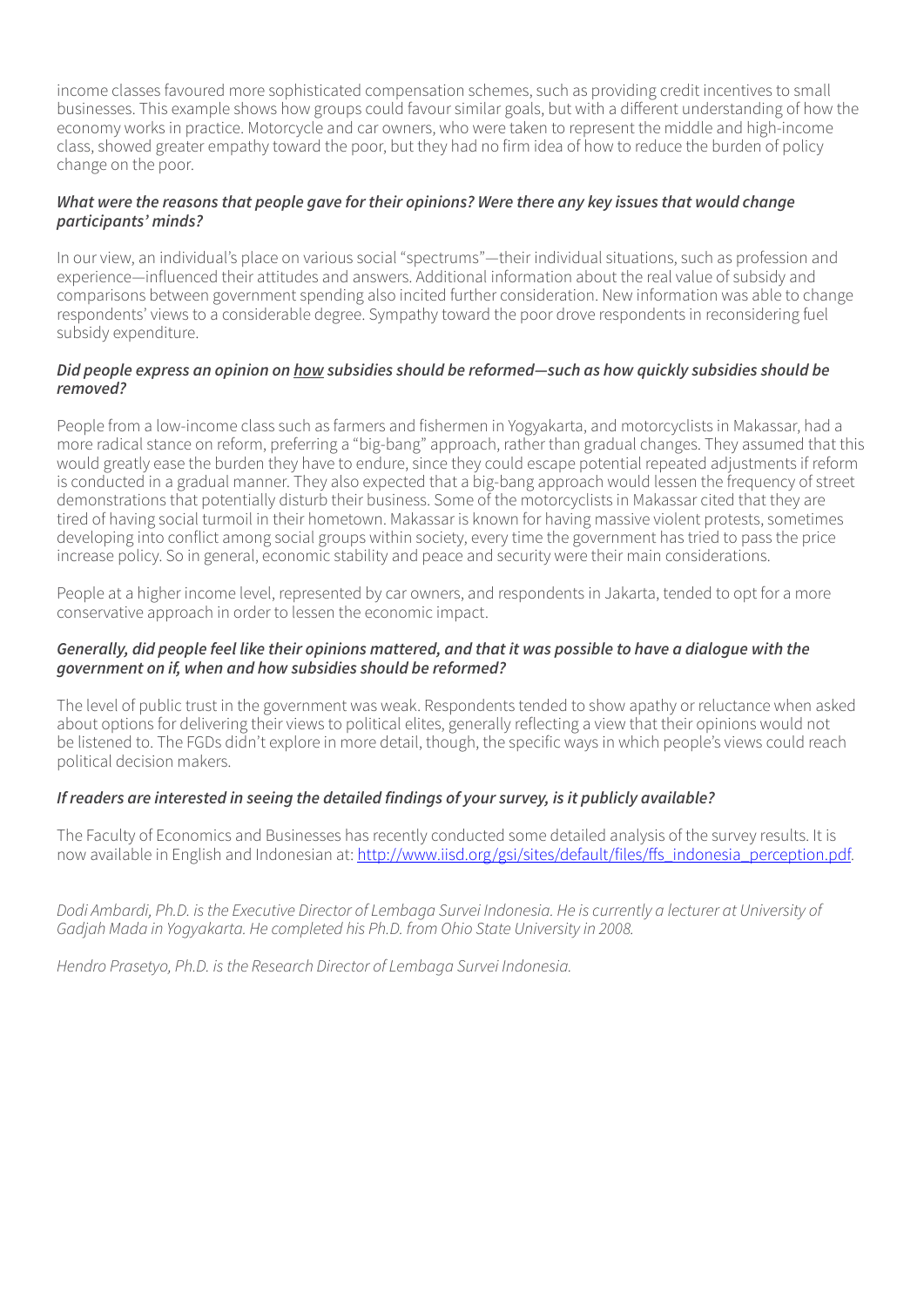### **The Last Word**



### **Fuel-Price Adjustment Policy in Indonesia: A political economy analysis**

Dr. Mohamad Ikhsan, Special Advisor to the Vice President at the Office of the Vice President of Indonesia, and Professor of Economics at the University of Indonesia

Up until 2015, fuel subsidies only continued to increase. In 2009, the amount of fuel subsidy in Indonesia's budget was only IDR49 trillion and by last year it had increased more than five times to reach more than IDR246 trillion. My own projection shows that with a *"do nothing policy"* this amount could have climbed to IDR334 trillion in 2019.

Evidence has shown that the energy subsidy is bad for efficiency, equity, the environment, fiscal flexibility and road quality. Yet, until this year the energy subsidy has remained huge and not easy to remove―with major reforms only taking place when world oil prices have crashed. Why? The answer is clearly not on economics, but more on politics.

Similar to trade protection, energy subsidies are bad, but they exist everywhere. There is a gap between what literature has preached and what countries have practiced. In my opinion most politicians and policy-makers, including in Indonesia, understand this issue very well. Despite this understanding, many countries struggle to move from an ad hoc pricing system to an automatic price adjustment mechanism, leaving them trapped when price adjustments are needed.

A political economy analysis framework might be more relevant to explain the existence of the energy subsidy. Economic analysis stresses the long run positive effect of removing subsidies. But in the short run, the cost (including political costs) may exceed the benefit. The short-run political costs vary across the political cycle and regional politics also play some role. In urban areas, for example, the cost would be higher than in rural.

Going forward, the focus of policy design should be on how to minimize the short-run political costs of implementing fuel-price adjustments. There are at least four short-run political costs namely, (i) short-run growth impacts; (ii) one-time inflation increases; (iii) poverty and social impacts; and (iv) political cycle costs. Let me now assess those possible costs based on Indonesia's experiences.

First, on the growth impacts: ongoing adjustments to fuel prices will have short-run negative impact on growth, at least if the average shift in prices is upwards. Indonesia's experience shows that the growth impact of a major price increase would last at most one quarter. If fiscal policy is used properly, then these short-term impacts can even be avoided because compensation policies―which typically accompany adjustments―have a higher multiplier effect. In addition, regular fuel-price adjustments will end policy uncertainty, allowing domestic demand to recover over a much shorter period, i.e. two to four quarters.

Second, on poverty impacts: ongoing upward fuel-price adjustments will obviously increase the cost of living, including that of poor families. Poverty will eventually rise. However, again with a proper compensation scheme, short-term negative impacts on poverty can be avoided. If we are able to take into account all indirect impacts when designing the compensation scheme, a rise in poverty would be avoided. Indonesia's experience in 2008 shows that poverty continued to decline in 2009 despite the fuel-price adjustment conducted in 2008.

Third, on rising inflation: concerns surrounding the inflation rate have been used frequently to prevent fuel-price adjustments, including an effort to move to a more flexible price system. However, evidence seems not to support that claim. No evidence shows that a country with a fixed price system would have a lower inflation rate and, indeed, most countries which adopt a flexible price system have on average a lower inflation rate. What can we draw from this? Inflation in a particular country is determined by other more important factors than the fuel-price regime.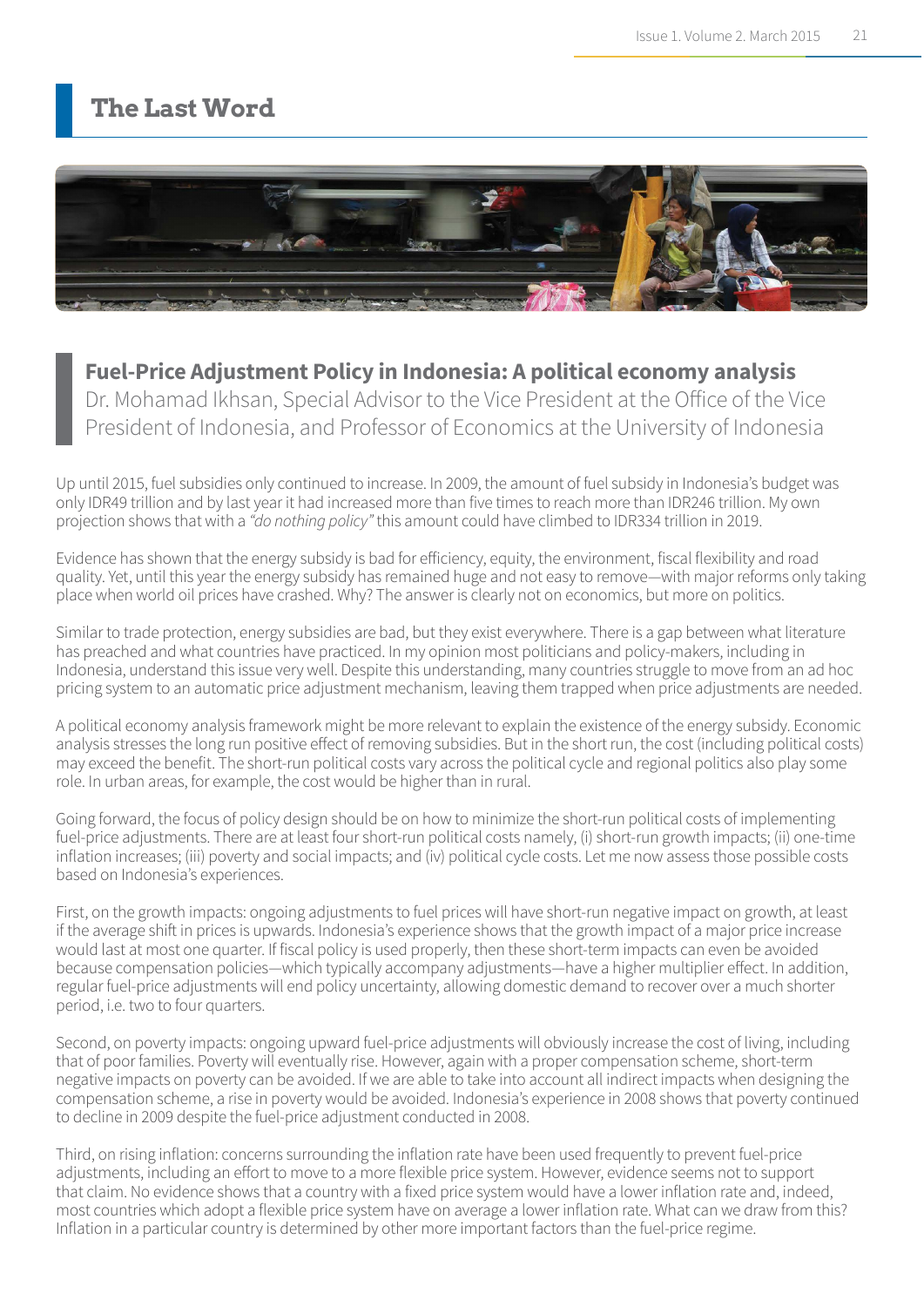Fourth, on political cost: I would argue that political costs can be fully avoided if (i) the government adopts a rule-based pass-through regime that separates price adjustments from government decision making, and (ii) Adjustments take place as early as possible once there is a gap between market prices and domestic prices, since marginal (economic and political) costs rise more than proportional ones with delayed time. Political costs also need to align with the political cycle. It will be easier and politically less costly if the government can maintain its plan of regular adjustments in the early period of the administration.The closer to the election, the higher (perceived) political costs there will be.

In conclusion, we should think that setting domestic fuel prices is a program like any other development program, and it should be judged on its merits and its marginal costs and benefits. We should learn from our own experiments―good and bad. In designing adjustments, careful planning based on empirical analysis is essential, as negative impacts can be avoided with good preparations. Finally, economic theory is the easy part, but putting theory into practice is the hard part. We also have to take into account political economy and public understanding.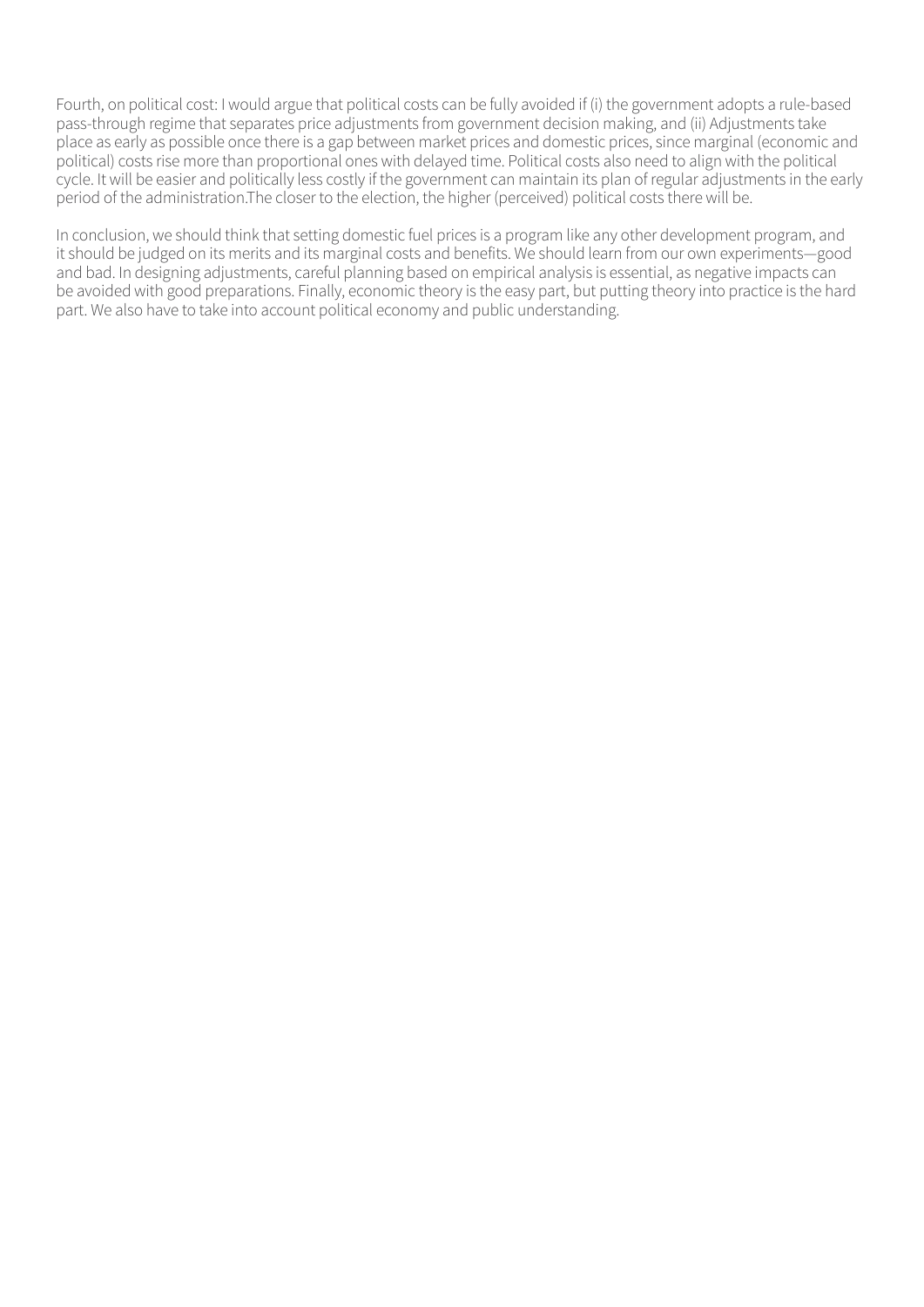### **References**

AntaraNews. (2014a, February 18). Kuota Subsidi BBM Untuk Nelayan Masih Cukup. Retrieved from http://www.antaranews.com/ berita/419771/kuota-subsidi-bbm-untuk-nelayan-masih-cukup

AntaraNews. (2014b, June 13). Pemerintah optimistis kuota BBM 46 juta kiloliter. Retrieved from http://www.antaranews.com/ berita/438835/pemerintah-optimistis-kuota-bbm-46-juta-kiloliter

AntaraNews. (2014c, June 19). Pemotongan Rp43 triliun sesuai permintaan K/L. Retrieved from: http://www.antaranews.com/ berita/439930/pemotongan-rp43-triliun-sesuai-permintaan-kl

AntaraNews. (2015a, January 7). Indonesian crude price declined in December. Retrieved from http://www.antaranews.com/en/ news/97209/indonesian-crude-price-declined-in-december-2014

AntaraNews. (2015b, February 5). Indonesian crude price plunges in January. Retrieved from http://www.antaranews.com/en/ news/97670/indonesian-crude-price-plunges-in-january

Bank of Indonesia. (n.d.a). Foreign exchange reference rates. Retrieved from http://www.bi.go.id/sdds/series/bop/index\_bop.asp

Bank of Indonesia. (n.d.b). Quarterly domestic product by industrial origin at current price (billions of Rupiah). Retrieved from http://www.bi.go.id/sdds/series/NA/index\_NA.asp

Bisnis. (2014, February 23). Pemasangan RFID jalan di tempat, ini penyebabnya. Retrieved from http://industri.bisnis.com/ read/20140223/44/205410/pemasangan-rfid-jalan-di-tempat-ini-penyebabnya

CNN Indonesia. (2015, February 9). Jika tembus Rp 9.500, pemerintah siap subsidi premium lagi. Retrieved from http://www. cnnindonesia.com/ekonomi/20150209183046-85-30792/jika-tembus-rp-9500-pemerintah-siap-subsidi-premium-lagi/

Darby, M. (2015, February 18). Dash for coal threatens Indonesia climate goal, warns IEA. Retrieved from http://www.rtcc. org/2015/02/18/dash-for-coal-threatens-indonesia-climate-goal-warns-iea/

Detik. (2014, June 18). Setiap Dolar Menguat Rp 100, Subsidi Listrik Bengkak Rp 1 Triliun. Retrieved from http://finance.detik.com/ read/2014/06/18/114410/2611484/1034/setiap-dolar-menguat-rp-100-subsidi-listrik-bengkak-rp-1-triliun

Indonesia Investments. (2014a, January 5). Car sales in Indonesia expected to rise in 2014 amid political elections. Retrieved from http://www.indonesia-investments.com/news/todays-headlines/car-sales-in-indonesia-expected-to-rise-in-2014-amid-politicalelections/item1481

Indonesia Investments. (2014b, September 10). Indonesia: Pertamina Raised Prices of 12 Kilogram LPG Canisters. Retrieved from http://www.indonesia-investments.com/news/todays-headlines/energy-in-indonesia-pertamina-raised-prices-of-12-kilogram-lpgcanisters/item2393

Katadata. (2014, August 27). Pembatasan BBM, Konsumsi Premium Turun 5 Persen. Retrieved from http://katadata.co.id/ berita/2014/08/27/pembatasan-bbm-konsumsi-premium-turun-5-persen

Kompas. (2014, January 6). Kenaikan Harga Elpiji 12 Kg Direvisi, Laba Pertamina Terkoreksi. Retrieved from http://bisniskeuangan. kompas.com/read/2014/01/06/2134491/Kenaikan.Harga.Elpiji.12.Kg.Direvisi.Laba.Pertamina.Terkoreksi

Kompas. (2014, January 2). Naik 68 Persen, Harga Elpiji 12 Kg Menjadi Rp 117.708. Retrieved from http://bisniskeuangan.kompas. com/read/2014/01/02/0745006/Naik.68.Persen.Harga.Elpiji.12.Kg.Menjadi.Rp.117.708

Liputan6. (2014a, January 6). Ini Laporan BPK Yang Picu Pertamina Naikkan Harga Elpiji. Retrieved from http://bisnis.liputan6. com/read/793140/ini-laporan-bpk-yang-picu-pertamina-naikkan-harga-elpiji

Liputan6. (2014b, August 27). Pembatasan Dicabut, Premium Habis 20 Desember & Solar 5 Desember. Retrieved from http://bisnis. liputan6.com/read/2097058/pembatasan-dicabut-premium-habis-20-desember-solar-5-desember

Liputan6. (2015, February 10). BPH Migas Pangkas Jatah BBM Pertamina & AKR Corporindo. Retrieved from http://bisnis.liputan6. com/read/2173726/bph-migas-pangkas-jatah-bbm-pertamina-amp-akr-corporindo

Lontoh, L., & Beaton, C. (2014, September). *Indonesia energy subsidy briefing September 2014*. Retrieved from http://www.iisd.org/ gsi/sites/default/files/ffs\_newsbriefing\_indonesia\_sep2014\_eng.pdf

Lontoh, L., & Beaton, C. (2015, February). *Indonesia energy subsidy briefing February 2015*. Retrieved from http://www.iisd.org/gsi/ sites/default/files/ffs\_newsbriefing\_indonesia\_feb2015\_eng.pdf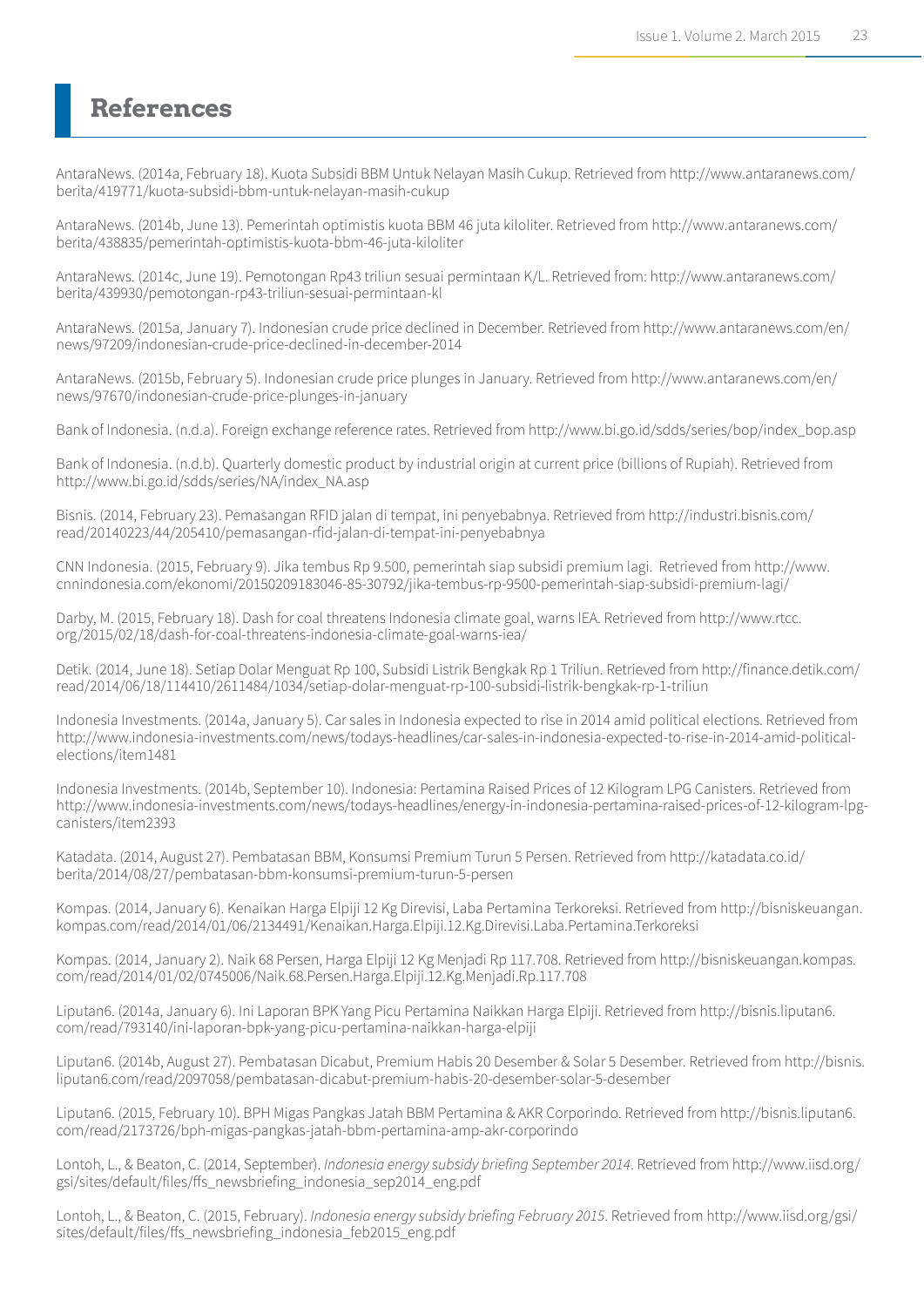Lontoh, L., Clarke, K., & Beaton, C. (2014). *Indonesia energy subsidy review, Issue 1 Volume 1*. Geneva: Global Subsidies Initiative of the International Institute for Sustainable Development. Retrieved from http://www.iisd.org/gsi/sites/default/files/ffs\_indonesia\_ review\_i1v1.pdf

Merdeka. (2015, January 19). Harga Premium di Jawa dan Madura Rp 6.700, Bali Rp 7.000 per liter. Retrieved from http://www. merdeka.com/uang/harga-premium-di-jawa-dan-madura-rp-6700-bali-rp-7000-per-liter.html

MetroTVNews. (2014, April 11). 23.6% Kuota BBM Subsidi Sudah Terpakai. Retrieved from http://ekonomi.metrotvnews.com/ read/2014/04/11/229344/23-6-kuota-bbm-subsidi-sudah-terpakai

Ministry of Energy and Mineral Resources (MEMR). (n.d.). Harga Minyak Mentah Ind. Retrieved from http://www.esdm.go.id/ publikasi/harga-energi/harga-minyak-mentah-indonesia-icp.html

MEMR. (2012). Pengendalian Penggunaan BBM Dengan Konversi ke BBG. ESDM Mag, 1, pp. 10-15.

MEMR. (2014, December 31). Kebijakan Baru Penetapan Harga Bahan Bakar Minyak. Retrieved from http://www.esdm.go.id/berita/ migas/40-migas/7048-kebijakan-baru-penetapan-harga-bahan-bakar-minyak.html

MEMR. (2014a). *Regulation No. 9/2014*. Jakarta: Ministry of Energy and Mineral Resources.

MEMR. (2014b). *Regulation No. 19/2014*. Jakarta: Ministry of Energy and Mineral Resources.

MEMR. (2014c). *Regulation No. 31/2014*. Jakarta: Ministry of Energy and Mineral Resources.

Ministry of Finance. (2012). *Financial Note and State Budget Proposal 2013*. Jakarta: Ministry of Finance.

Ministry of Finance. (2013a). *Financial Note and State Budget Proposal 2014*. Jakarta: Ministry of Finance.

Ministry of Finance. (2013b). *Financial Note and State Budget Amendment, Fiscal Year 2013*. Jakarta: Ministry of Finance.

Ministry of Finance. (2013c). *Financial Note and State Budget, Fiscal Year 2014*. Jakarta: Ministry of Finance.

Ministry of Finance. (2014a). *Financial Note and State Budget Amendment, Fiscal Year 2014*. Jakarta: Ministry of Finance.

Ministry of Finance. (2014b). *Budget in Brief, APBN 2015*. Jakarta: Ministry of Finance.

Ministry of Finance. (2014c). *State Budget 2014 Revision Proposal.* Jakarta: Ministry of Finance.

Ministry of Finance. (2014d). *Infografis APBN 2014*. Retrieved from http://www.kemenkeu.go.id/en/node/39042

Ministry of Finance. (2015). *Financial Note and State Budget Amendment, Fiscal Year 2015.* Jakarta: Ministry of Finance.

Mongabay. (2015, February 9). Subsidi BBM Lari ke Biodiesel-Bioethanol Berpotensi Picu Deforestasi dan Perampasan Lahan. Mengapa? Retrieved from http://www.mongabay.co.id/2015/02/09/subsidi-bbm-lari-ke-biodiesel-bioethanol-berpotensi-picudeforestasi-dan-perampasan-lahan-mengapa/

National Audit Board. (2014). *State Budget 2013 Audit Report*. Jakarta: National Audit Board.

Organisation for Economic Co-operation and Development (OECD). (n.d.). Monthly Monetary and Financial Statistics (MEI) MetaData: Exchange rates (US\$ monthly averages). Retrieved from http://stats.oecd.org/index.aspx?queryid=169

Okezone. (2014a, May 21). Alasan Pemerintah Ajukan Revisi Lifting Minyak. Retrieved from http://economy.okezone.com/ read/2014/05/21/19/988119/alasan-pemerintah-ajukan-revisi-lifting-minyak

Okezone. (2014b, February 5). DPR Minta Penghentian Subsidi BBM Bagi Kapal Nelayan Dikaji. Retrieved from http://economy. okezone.com/read/2014/02/05/19/936547/dpr-minta-penghentian-subsidi-bbm-bagi-kapal-nelayan-dikaji

PLN. (2013). *Statistik PLN 2012.* Jakarta: PLN.

PLN. (2014). *Tarif Tenaga Listrik.* Retrieved from http://www.pln.co.id/blog/tarif-tenaga-listrik

PT Pertamina (Persero) & the WLPGA. (2012). *Kerosene to LP Gas Conversion Programme in Indonesia: A case study of domestic energy*. Jakarta: PT Pertamina and the World Liquefied Petroleum Gas Association (WLPGA). Retrieved from http://www. exceptionalenergy.com/uploads/Modules/Ressources/Kerosene%20to%20LP%20Gas%20Conversion%20Programme%20in%20 Indonesia.pdf

Pusdatin. (2014). *Handbook of energy and economic statistics of Indonesia 2013*. Jakarta: Ministry of Energy and Mineral Resources.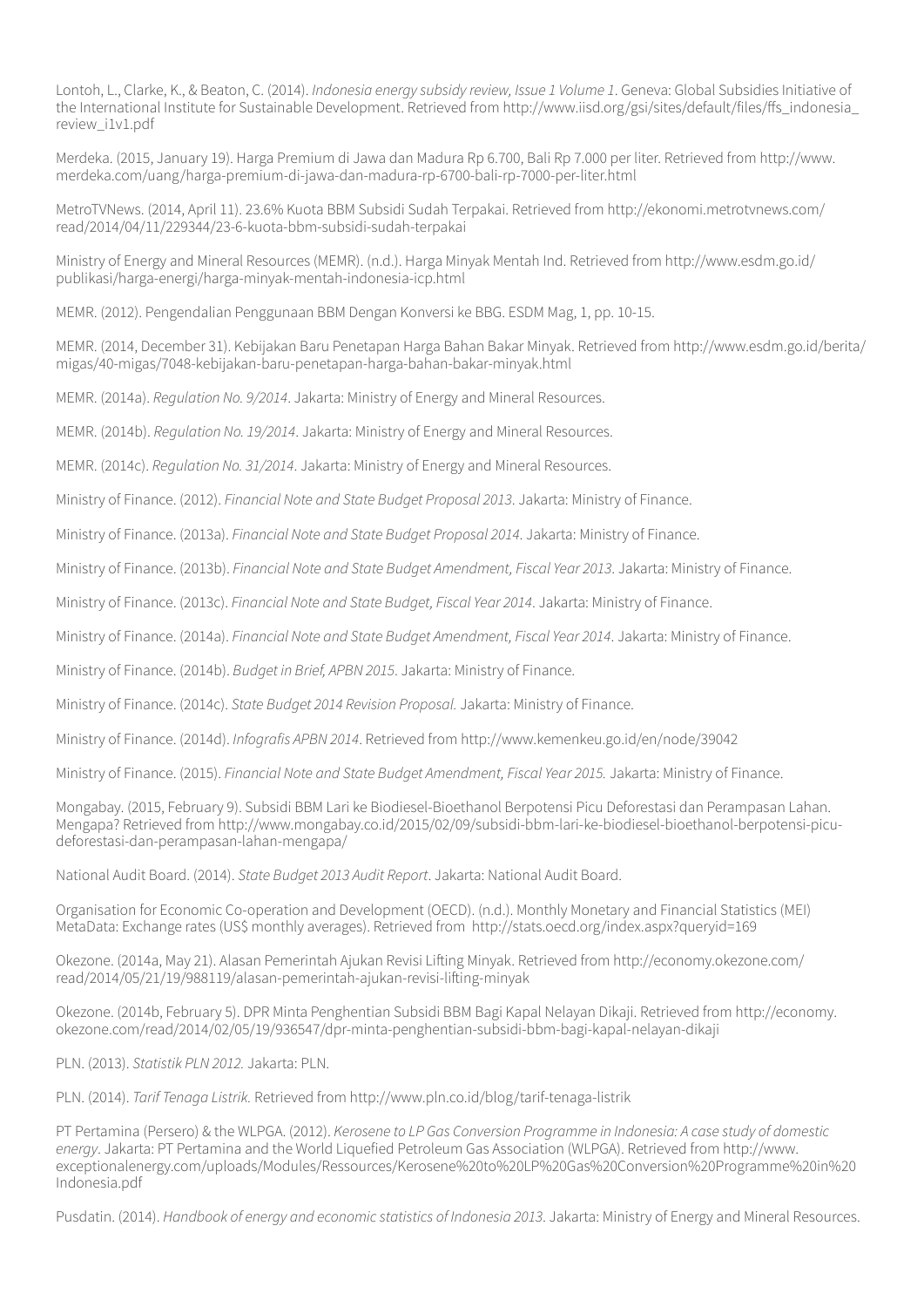RambuEnergy. (2014a, December 13). BPH Migas sets subsidized fuel quota for Pertamina and AKR Corporindo. Retrieved from http://www.rambuenergy.com/2014/12/bph-migas-sets-subsidized-fuel-quota-for-pertamina-and-akr-corporindo/

RambuEnergy. (2014b, October 4). Indonesia September ICP drops by US\$94.97 per barrel. Retrieved from http://www. rambuenergy.com/2014/10/indonesia-september-icp-drops-to-us94-97-per-barrel/

RambuEnergy. (2014c, December). Indonesia's ICP Down by US\$ 8.33 to US\$ 75.39 per Barrel in November. Retrieved from http:// www.rambuenergy.com/2014/12/indonesias-icp-down-by-us8-33-to-us75-39-per-barrel-in-november/

Sekretariat Kabinet RI YouTube Channel. (2015, November 17). Presiden Jokowi Tetapkan Harga Baru BBM Bersubsidi. Retrieved from https://www.youtube.com/watch?v=WzZQkGxkuPA&feature=youtu.be

SindoNews. (2015, February 14). Pemerintah Segera Alirkan PMN untuk 40 Perusahaan Negara. Retrieved from http://ekbis. sindonews.com/read/964264/34/pemerintah-segera-alirkan-pmn-untuk-40-perusahaan-negara-1423871328

Tempo. (2012, December 27). Kenaikan Tarif Listrik Pukul Industri Tekstil. Retrieved from http://www.tempo.co/read/ news/2012/12/27/090450657/Kenaikan-Tarif-Listrik-Pukul-Industri-Tekstil

Tempo. (2014a, January 22). Govt' to increase electricity tariffs . Retrieved from http://en.tempo.co/read/ news/2014/01/22/056547329/Govt-to-Increase-Electricity-Tariffs

Tempo. (2014b, February 18). Sistem Subsidi BBM Nelayan Diubah. Retrieved from http://www.tempo.co/read/ news/2014/02/18/092555429/Sistem-Subsidi-BBM-Nelayan-Diubah

Tempo. (2014c, September 6). Indonesian crude oil price below US\$100 per barrel in August. Retrieved from http://en.tempo.co/ read/news/2014/09/06/056604935/Indonesian-Crude-Oil-Price-Below-US100-per-Barrel-in-August

Tempo. (2014d, November 5). Indonesian crude prices drop to US\$ 83.72 per barrel. Retrieved from http://en.tempo.co/read/ news/2014/11/05/056619804/Indonesian-Crude-Prices-Drop-to-US8372-per-Barrel

The Jakarta Post. (2014a, January 7). Pertamina foresees market price for 12-kg LPG. Retrieved from http://www.thejakartapost. com/news/2014/01/07/pertamina-foresees-market-price-12-kg-lpg.html

The Jakarta Post. (2014b, January 5). SBY Asks Pertamina to review LPG price hike. Retrieved from http://www.thejakartapost.com/ news/2014/01/05/sby-asks-pertamina-review-lpg-price-hike.html

The Jakarta Post. (2015, January 17). Fuel price cuts have little impact on economy. Retrieved from http://www.thejakartapost. com/news/2015/01/17/fuel-price-cuts-have-little-impact-economy.html

VivaNews. (2014, June 12). DPR dan ESDM Sepakati Asumsi Makro RAPBN-P 2014. Retrieved from http://politik.news.viva.co.id/ news/read/511979-dpr-dan-esdm-sepakati-asumsi-makro-rapbn-p-2014

World Bank. (2015, February 3). *World Bank commodities price data (The Pink Sheet)*. Retrieved from http://siteresources. worldbank.org/INTPROSPECTS/Resources/334934-1111002388669/829392-1420582283771/Pnk\_0215.pdf